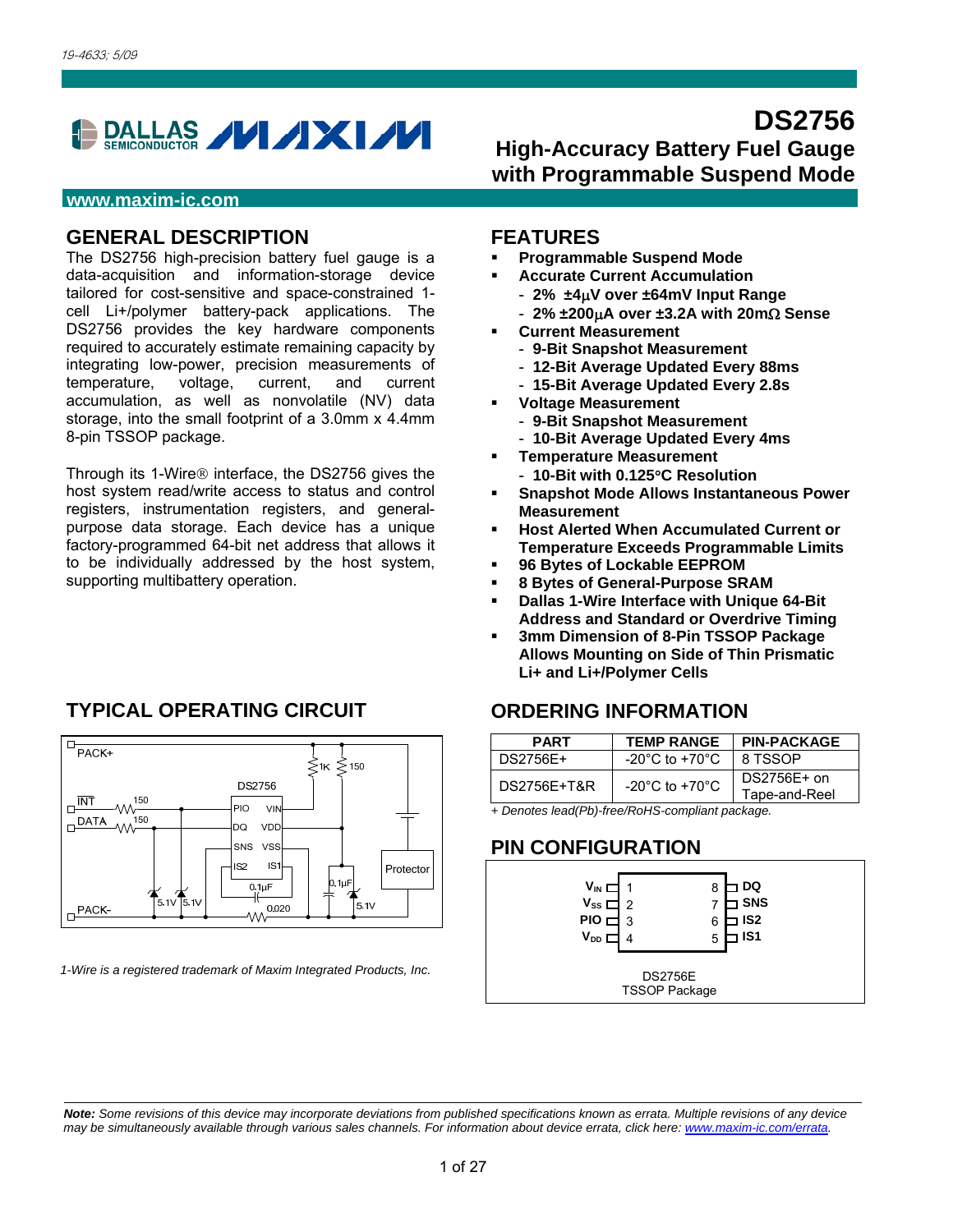#### **ABSOLUTE MAXIMUM RATINGS**

Voltage on PIO Pin, Relative to  $V_{SS}$ <br>Voltage on All Other Pins, Relative to  $V_{SS}$  -0.3V to +6V Voltage on All Other Pins, Relative to  $V_{SS}$  -0.3V to +6.3V to +6.3V to +6.3V to +60 to +60 to +60 to +60 to +60 to +60 to +60 to +60 to +60 to +60 to +60 to +60 to +60 to +60 to +60 to +60 to +60 to +60 to +60 to +60 to Continuous Sink Current, DQ, PIO Operating Temperature Range<br>
Storage Temperature Range<br>  $-40^{\circ}$ C to +125°C<br>
-55°C to +125°C Storage Temperature Range Soldering Temperature See J-STD-020A Specification

*This is a stress rating only and functional operation of the device at these or any other conditions above those indicated in the operation sections of this specification is not implied. Exposure to absolute maximum rating conditions for extended periods of time may affect reliability.*

# **RECOMMENDED DC OPERATING CONDITIONS**

#### $(3.0V \le V_{DD} \le 4.5V, T_A = -20^{\circ}C$  to +70 °C.)

| <b>PARAMETER</b>      | <b>SYMBOL</b>   | <b>CONDITIONS</b> | MIN    | TVD | <b>MAX</b> | UNITS |
|-----------------------|-----------------|-------------------|--------|-----|------------|-------|
| <b>Supply Voltage</b> | V <sub>DD</sub> | (Note 1           | $+3.0$ |     | $+4.5$     |       |
| Data Pin              | DQ              | (Note 1           | $-0.3$ |     | $+5.5$     |       |
| $V_{\text{IN}}$ Pin   | $V_{IN}$        | (Note 1)          | $-0.3$ |     | $+4.5$     |       |

# **DC ELECTRICAL CHARACTERISTICS**

| $(3.0 \text{V} \leq \text{V}_{DD} \leq 4.5 \text{V}, T_A = -20^{\circ} \text{C}$ to +70°C.) |                        |                                                        |                  |            |            |                   |  |  |
|---------------------------------------------------------------------------------------------|------------------------|--------------------------------------------------------|------------------|------------|------------|-------------------|--|--|
| <b>PARAMETER</b>                                                                            | <b>SYMBOL</b>          | <b>CONDITIONS</b>                                      | <b>MIN</b>       | <b>TYP</b> | <b>MAX</b> | <b>UNITS</b>      |  |  |
| Active Mode<br><b>Supply Current</b>                                                        | <b>LACTIVE</b>         | $DQ = V_{DD}$ , EEC bit = 0,<br>$3.0V < V_{DD} < 4.2V$ |                  | 75         | 100        | μA                |  |  |
|                                                                                             |                        | $DQ = V_{DD}$ EEC bit = 0                              |                  |            | 120        |                   |  |  |
| Sleep Mode<br><b>Supply Current</b>                                                         | <b>I</b> SLEEP         | $DQ = 0V$ , $PIE = 00b$                                |                  | 1          | 3          | μA                |  |  |
| Suspend Mode<br><b>Supply Current</b>                                                       | <b>I</b> SUSPEND       | $DQ = 0V$ , PIE $\neq$ 00b<br>(Note 11)                |                  | 1.5        | 4          | μA                |  |  |
| <b>Current Measurement Input</b><br>Range                                                   | $VIS1-IS2$             | (Note 2)                                               | $\pm$ 64         |            |            | mV                |  |  |
| <b>Current Register Offset</b><br>Error                                                     | <b>I</b> OERR          | (Note 4)                                               |                  |            | ±7.813     | $\mu$ V/R         |  |  |
| <b>Current Gain Error</b>                                                                   | <b>IGERR</b>           | (Notes 2, 5)                                           |                  |            | ±1         | %<br>reading      |  |  |
| 24 Hour Accumulated<br><b>Current Error</b>                                                 | <b>q</b> <sub>CA</sub> | $V_{1S1-1S2} = 0$ , OBEN set,<br>(Notes 2, 3, 6)       | $-200$           | $-100$     | 0          | µVhr/R            |  |  |
| <b>Current Sampling</b><br>Frequency                                                        | $f_{\sf SAMP}$         |                                                        |                  | 1456       |            | Hz                |  |  |
| IS1-VSS, IS2-SNS Filter<br>Resistors                                                        | $R_{KS}$               | $+25^{\circ}$ C                                        |                  | 10         |            | $k\Omega$         |  |  |
| Input Resistance: V <sub>IN</sub>                                                           | $R_{IN}$               | $V_{IN} = V_{DD}$                                      | 5                |            |            | $M\Omega$         |  |  |
| Voltage Offset Error                                                                        | <b>VOERR</b>           | (Note 7)                                               |                  |            | ±5         | mV                |  |  |
| Voltage Gain Error                                                                          | <b>VGERR</b>           |                                                        |                  |            | ±2         | %V<br>reading     |  |  |
| <b>Temperature Error</b>                                                                    | $T_{ERR}$              | (Note 8)                                               |                  |            | $\pm 3$    | °C                |  |  |
| Input Logic High: DQ, PIO                                                                   | $V_{\text{IH}}$        | (Note 1)                                               | 1.5              |            |            | $\overline{\vee}$ |  |  |
| Input Logic Low: DQ, PIO                                                                    | $V_{IL}$               | (Note 1)                                               |                  |            | 0.4        | $\vee$            |  |  |
| Output Logic Low: DQ, PIO                                                                   | $V_{OL}$               | $I_{OL}$ = 4mA (Note 1)                                |                  |            | 0.4        | $\vee$            |  |  |
| DQ Pulldown Current                                                                         | $I_{PD}$               |                                                        |                  | 1          |            | μA                |  |  |
| DQ Capacitance                                                                              | $C_{DQ}$               |                                                        |                  |            | 60         | pF                |  |  |
| DQ Low-to-Sleep Time                                                                        | t <sub>SLEEP</sub>     |                                                        | $\overline{2.1}$ |            |            | s                 |  |  |
| Suspend Period Accuracy                                                                     | t <sub>sus Err</sub>   |                                                        |                  | 0          | ±30        | %                 |  |  |
| Minimum Active Mode                                                                         | t <sub>act min</sub>   |                                                        | 87               | 90         | 93         | ms                |  |  |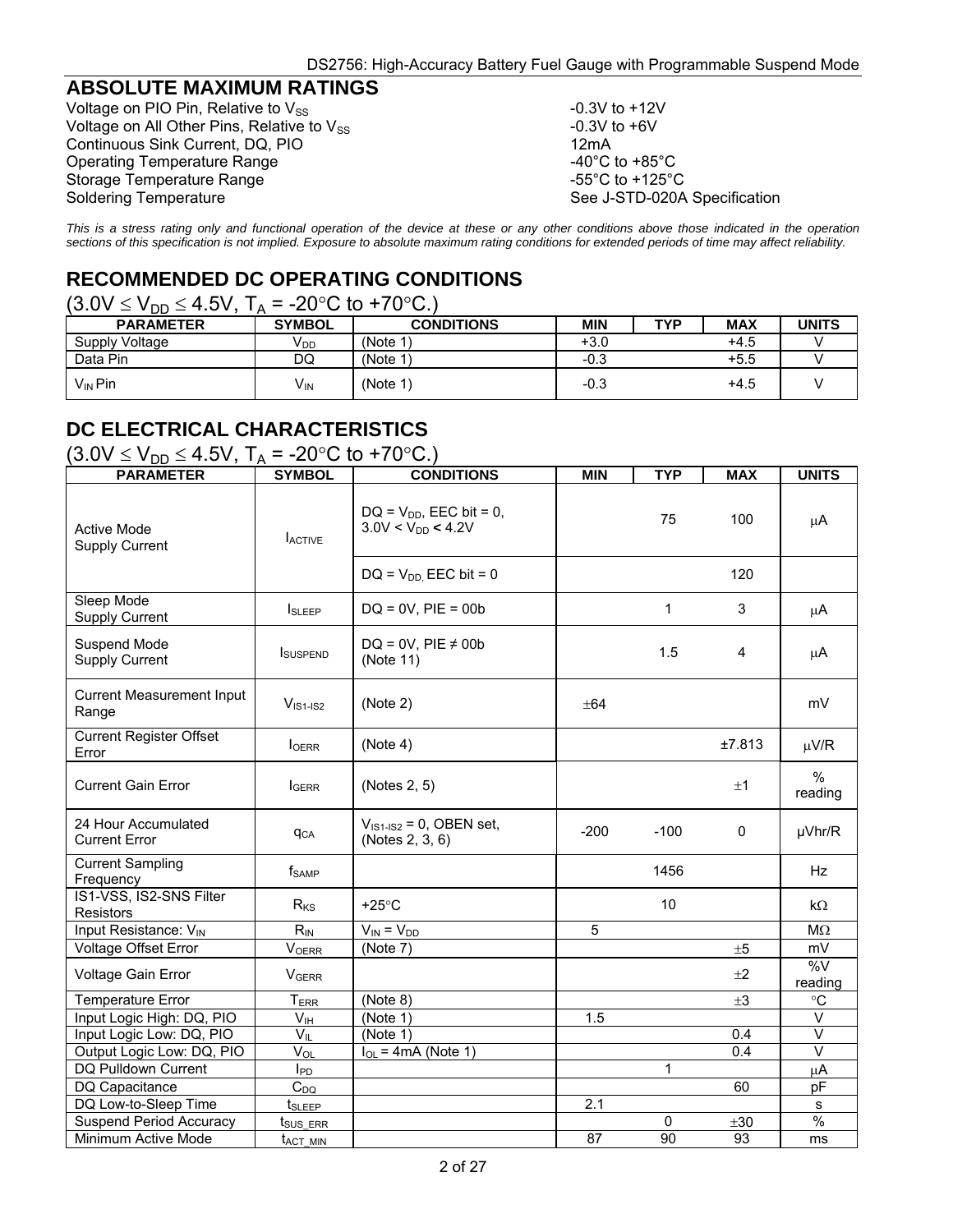| Period                        |              |                                 |      |     |      |    |
|-------------------------------|--------------|---------------------------------|------|-----|------|----|
| Undervoltage Detect           | Vuv          | $2.4V < V_{DD} < 4.5V$ (Note 1) | 2.45 | 2.5 | 2.55 |    |
| Undervoltage Delay            | โ∪∨D         |                                 | 79   | 82  | 85   | ms |
| Internal Timebase<br>Accuracy | <b>I</b> ERR | (Note 9)                        |      | ÷   | $+2$ | %  |

# **ELECTRICAL CHARACTERISTICS—1-WIRE INTERFACE**

 $(3.0 \text{V} \leq \text{V}_{\text{DD}} \leq 4.5 \text{V}$ , T<sub>A</sub> = -20<sup>o</sup>C to +70<sup>o</sup>C.)

| <b>PARAMETER</b>        | <b>SYMBOL</b>                   | <b>CONDITIONS</b> | <b>MIN</b> | <b>TYP</b> | <b>MAX</b>     | <b>UNITS</b> |
|-------------------------|---------------------------------|-------------------|------------|------------|----------------|--------------|
| Snapshot Trigger 0      | t <sub>sw∟</sub>                |                   |            |            | 16             | μS           |
| Snapshot Delay          | t <sub>SDLY</sub>               |                   | 80         | 100        | 120            | <b>us</b>    |
| <b>STANDARD TIMING</b>  |                                 |                   |            |            |                |              |
| Time Slot               | $t_{\scriptstyle\textrm{SLOT}}$ |                   | 60         |            | 120            | <b>us</b>    |
| Recovery Time           | $t_{\mathsf{REC}}$              |                   | 1          |            |                | <b>us</b>    |
| Write-0 Low Time        | t <sub>LOW0</sub>               |                   | 60         |            | 119            | <b>us</b>    |
| <b>Write-1 Low Time</b> | t <sub>LOW1</sub>               |                   | 1          |            | 15             | μS           |
| Read Data Valid         | t <sub>RDV</sub>                |                   |            |            | 15             | $\mu$ S      |
| Reset Time High         | $t_{\mathsf{RSTH}}$             |                   | 480        |            |                | μS           |
| Reset Time Low          | t <sub>rst</sub>                |                   | 480        |            | 960            | μS           |
| Presence-Detect High    | t <sub>PDH</sub>                |                   | 15         |            | 60             | μS           |
| Presence-Detect Low     | $t_{\text{PDL}}$                |                   | 60         |            | 240            | μS           |
| Interrupt Time Low      | $t_{IL}$                        |                   | 480        |            | 1920           | <b>us</b>    |
| <b>OVERDRIVE TIMING</b> |                                 |                   |            |            |                |              |
| <b>Time Slot</b>        | t <sub>slot</sub>               |                   | 6          |            | 16             | <b>us</b>    |
| Recovery Time           | $t_{\mathsf{REC}}$              |                   |            |            |                | μS           |
| Write-0 Low Time        | t <sub>LOW0</sub>               |                   | 6          |            | 16             | μS           |
| Write-1 Low Time        | $t_{LOW1}$                      |                   |            |            | $\overline{2}$ | μS           |
| Read Data Valid         | $t_{\mathsf{RDV}}$              |                   |            |            | $\overline{2}$ | <b>us</b>    |
| Reset Time High         | ${\rm t}_{\sf RSTH}$            |                   | 48         |            |                | μS           |
| Reset Time Low          | $t_{\text{RSTL}}$               |                   | 48         |            | 80             | <b>us</b>    |
| Presence-Detect High    | $t_{\text{PDH}}$                |                   | 2          |            | 6              | μS           |
| Presence-Detect Low     | t <sub>PDL</sub>                |                   | 8          |            | 24             | μS           |
| Interrupt Time Low      | $t_{IL}$                        |                   | 48         |            | 192            | μS           |

# **EEPROM RELIABILITY SPECIFICATION**

 $(3.0V \le V_{DD} \le 4.5V, T_A = -20°C$  to +70°C.)

| <b>PARAMETER</b>             | <b>SYMBOL</b>    | <b>CONDITIONS</b> | MIN    | TVO | <b>MAX</b> | UNITS  |
|------------------------------|------------------|-------------------|--------|-----|------------|--------|
| Copy to EEPROM Time          | <b>LEEC</b>      |                   |        |     | 10         | ms     |
| <b>EEPROM Copy Endurance</b> | $N_{\text{EEC}}$ | (Note 10)         | 50.000 |     |            | cvcles |

**Note 1:** All voltages are referenced to V<sub>SS</sub>.<br>**Note 2:** Specifications relative to V<sub>IS1</sub> - V<sub>IS2</sub>

**Note 2:** Specifications relative to  $V_{\text{IS1}}$  -  $V_{\text{IS2}}$ .<br>**Note 3:** Summation of worst case time base

**Note 3:** Summation of worst case time base and current measurement sampling errors.<br> **Note 4:** Continuous offset cancellation corrects offset errors in the current measurement

**Note 4:** Continuous offset cancellation corrects offset errors in the current measurement system. Individual values reported by the Current register have a maximum offset of  $\pm 0.5$  LSb's  $(\pm 7.8125 \mu V)$ . Individual values reported in the Average Current register have a maximum offset of  $\pm 2$  LSb's ( $\pm 7.8125$ uV).

**Note 10:** Four year data retention at +50°C.<br>**Note 11:** Measured during the Suspend Tin

**Note 5:** Current Gain Error specifies the gain error in the Current register value compared to a reference voltage between IS1 and IS2. The DS2756 does not compensate for sense resistor characteristics, and any error terms arising from the sense resistor should be taken into account when calculating total current measurement error.

**Note 6:** Achieving the 24 Hour Accumulated Current Error assumes positive offset accumulation blanking is enabled (OBEN bit set) and can require a one time 3.5s in-system calibration after mounting to the printed circuit board. Variations in temperature and supply voltage are compensated for by periodic offset corrections performed automatically during *Active* mode operation.

**Note 7:** Voltage offset measurement is with respect to 4.2V at +25°C.<br>Note 8: Self heating due to output pin loading and sense resistor now Self heating due to output pin loading and sense resistor power dissipation can alter the Temperature reading from ambient conditions.

Note 9: Typical value for t<sub>ERR</sub> valid at 3.7V and +25°C. t<sub>ERR</sub> applies to all internal timings (ex. f<sub>SAMP</sub>, t<sub>SLEEP</sub>, t<sub>UVD</sub>) except for the 1-Wire Interface timings and  $t_{SUS\_ERR}$ .

**Note 11:** Measured during the Suspend Timeout. Does not include active period of suspend cycle.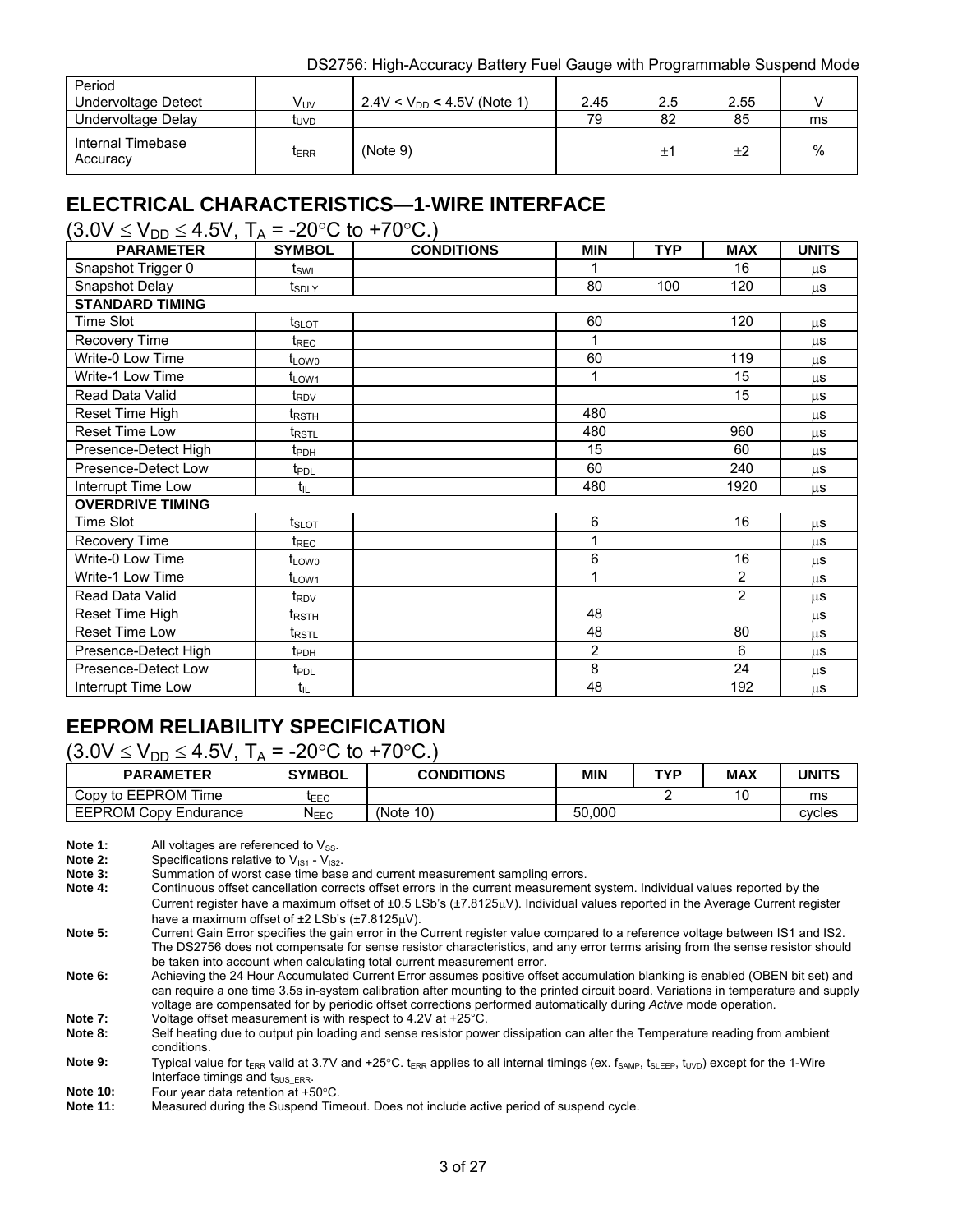#### **DETAILED DESCRIPTION**

The DS2756 performs temperature, voltage, and current measurement to a resolution sufficient to support processmonitoring applications such as battery charge control and remaining capacity estimation. Temperature is measured using an on-chip sensor, eliminating the need for a separate thermistor. Bidirectional current measurement supporting current accumulation (coulomb counting) is accomplished using an external current sense resistor.

The host system can configure the DS2756 to signal critical conditions to reduce polling overhead. The alarm interrupt fires when programmable upper and lower thresholds of temperature or coulomb count are crossed. The user can select either the DQ pin or PIO pin as the alarm interrupt signal.

PIO can also function as a *Suspend* mode interrupt output to reduce idle current drain within a battery pack. In *Suspend* mode, the DS2756 cycles between *Active* and *Suspend* power modes to reduce DS2756 supply current and the PIO pin can be used to wake up a microcontroller or other pack circuitry if current flowing through the pack exceeds programmable charge and discharge thresholds (See Figure 12). The interval between current measurements can be programmed to achieve an average current as low as 10uA (See Table 3).

As a general purpose I/O pin, PIO allows the host system to sense and control other electronics in the pack, including switches, vibration motors, speakers, and LEDs.

Three types of memory are provided on the DS2756 for battery information storage: EEPROM, lockable EEPROM, and SRAM. EEPROM memory saves important battery data in true NV memory that is unaffected by severe battery depletion, accidental shorts, or ESD events. Lockable EEPROM becomes ROM when locked to provide additional security for unchanging battery data. SRAM provides inexpensive storage for temporary data.



**Figure 1. Application Example with Microcontroller in Pack**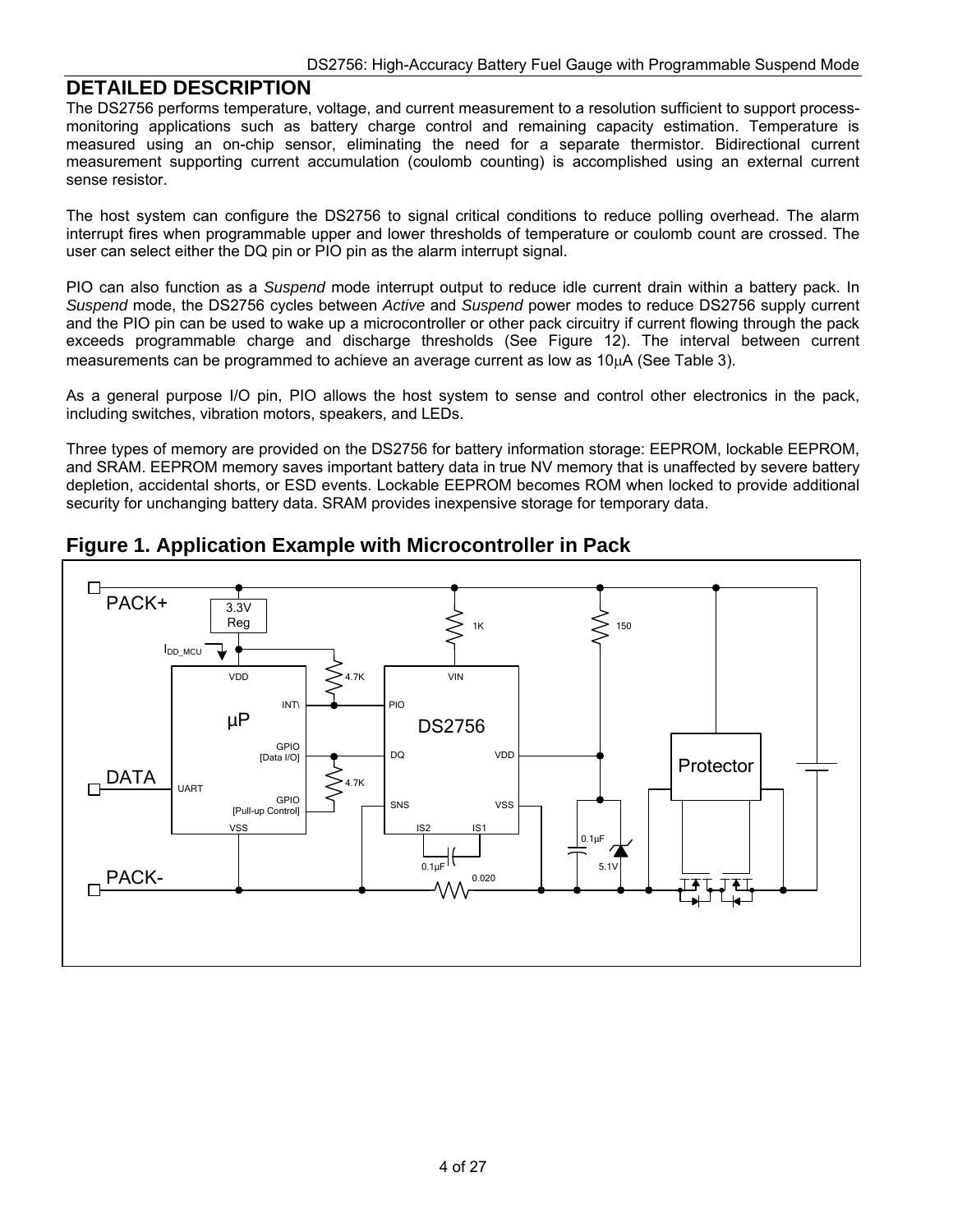# **Figure 2. Functional Diagram**



#### **DETAILED PIN DESCRIPTION**

| Pin            | <b>Name</b>     | <b>Description</b>                                                                                                        |
|----------------|-----------------|---------------------------------------------------------------------------------------------------------------------------|
|                | $V_{\text{IN}}$ | Battery Voltage-Sense Input. Voltage measurement performed on $V_{\text{IN}}$ input and displayed<br>in Voltage Register. |
| $\overline{2}$ | $V_{SS}$        | Device Ground and Current-Sense Resistor Connection. V <sub>SS</sub> attaches to battery end of<br>sense resistor.        |
| 3              | PIO.            | General-Purpose Programmable I/O Pin or Optional Interrupt Output                                                         |
| 4              | $V_{DD}$        | Input Supply: +3.0V to +4.5V Input Range. Bypass $V_{DD}$ to $V_{SS}$ with 0.1 $\mu$ F.                                   |
| 5              | IS <sub>1</sub> | Current-Sense Filter Input 1                                                                                              |
| 6              | IS <sub>2</sub> | Current-Sense Filter Input 2                                                                                              |
| 7              | <b>SNS</b>      | Sense Resistor Connection. SNS attaches to pack end of current sense resistor.                                            |
| 8              | <b>DQ</b>       | Serial Interface Data I/O Pin. Bidirection data transmit and receive at 16kbps or 143 kbps.<br>Optional interrupt output. |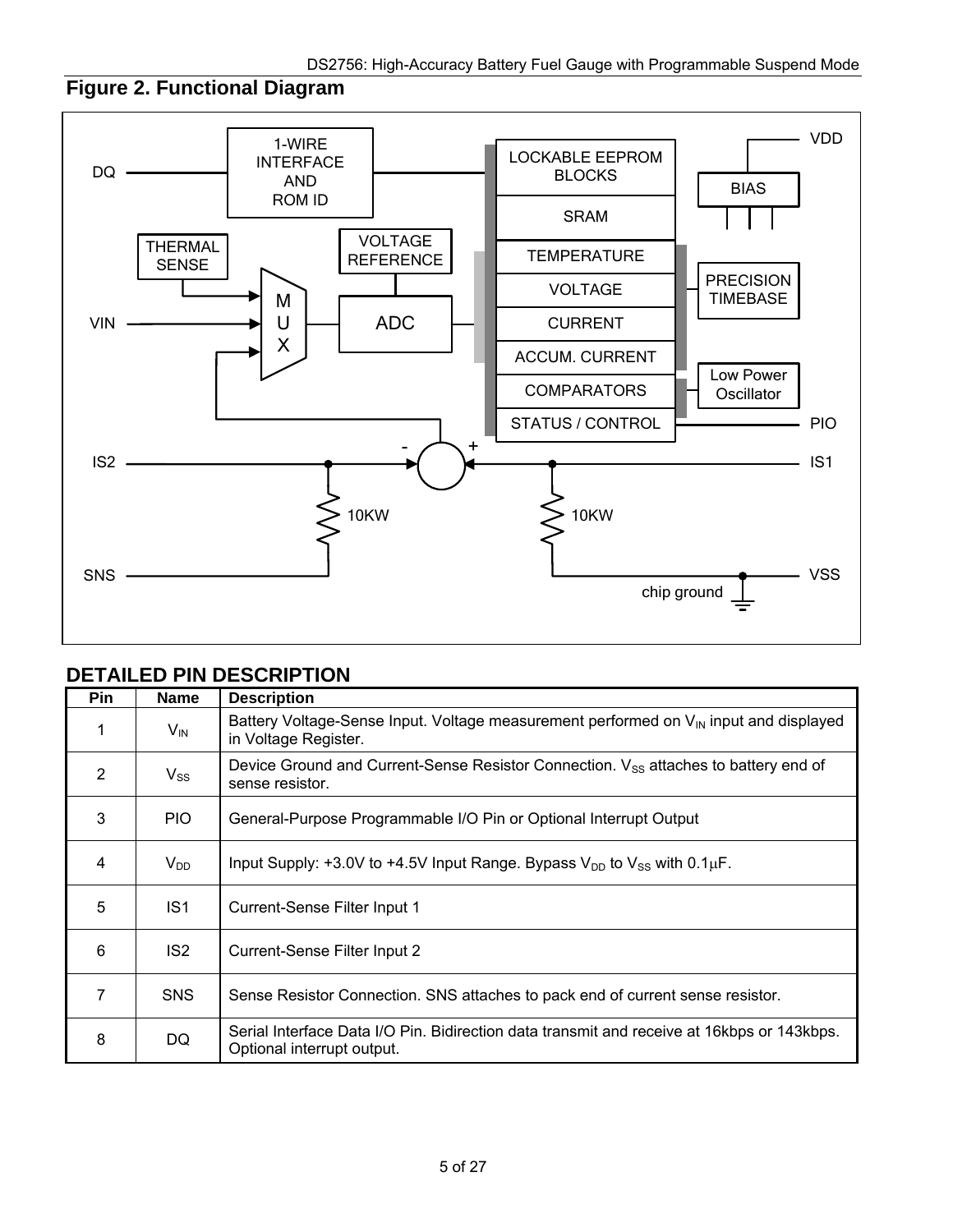#### **POWER MODES**

The DS2756 has three power modes: *Active, Suspend* and *Sleep*. While in *Active* mode, the DS2756 continuously measures voltage, temperature, current, accumulated current, and monitors for an under voltage condition. In *Suspend and Sleep* modes, the DS2756 ceases these activities. During *Suspend*, the DQ input buffer is active and a low power oscillator runs. In *Sleep* mode, only the DQ input buffer is active.

The DS2756 enters *Suspend* mode when PMOD = 1 **AND** all of the following conditions are true:

- $\blacksquare$  the DQ line is low for longer than tsuper
- the Programmable Interval Enable (PIE) bits in the Status Register are set to a non-zero value (PIE =01b, 10b or 11b)
- Current register value is less than the Charge Suspend Threshold **AND** greater than the Discharge Suspend Threshold

Periodically, when a Suspend Period time out occurs, the DS2756 temporarily cycles from *Suspend* to *Active* mode in order to measure current. When the current measurement completes, the result is evaluated against the user programmed Charge and Discharge Suspend Thresholds. If the Current measurement result does not cross either threshold, the DS2756 transitions back to *Suspend*. If the measurement shows that more current is flowing than the level of either threshold, the DS2756 signals a suspend interrupt by driving the PIO pin low, then remains in *Active* mode continuing normal *Active* mode operation.

The DS2756 enters *Sleep* mode when PMOD = 1 **AND** either of the following conditions are true:

- the DQ line is low for longer than  $t_{SLEEP}$  (minimum 2.1s) **AND** PIE = 00b<br>the UVEN bit in the Status Register is set to 1 **AND** the voltage on V<sub>ty</sub>
- the UVEN bit in the Status Register is set to 1 AND the voltage on  $V_{\text{IN}}$  drops below undervoltage threshold V<sub>UV</sub> for t<sub>UVD</sub> (V<sub>IN</sub> measurement and comparison to V<sub>UV</sub>, and t<sub>UVD</sub> timeout occur in normal *Active* mode and temporary *Active* mode cycle from *Suspend* mode)

The DS2756 returns to *Active* mode from *Suspend* or *Sleep* mode whenever the DQ line is pulled from a low-tohigh state.

The factory default for the DS2756 is UVEN = 0, PMOD = 0 and PIE = 00b. The DS2756 defaults to *Active* mode when power is first applied.

### **CURRENT MEASUREMENT AND ACCUMULATION**

The DS2756 current measurement system is designed to provide timely data on charge and discharge current at a moderate resolution level while simultaneously accumulating high resolution average data to support accurate coulomb counting. Current is measured with an Analog-to-Digital Converter (ADC) by sampling the voltage drop across a series sense resistor, R<sub>SNS</sub>, connected between SNS and V<sub>SS</sub>. Individual current samples are taken every 687us (1456<sup>-1</sup> Hz). Multiple samples are averaged to report Current and Average Current values, and accumulated for coulomb counting.

#### **Current Measurement**

The voltage signal developed across the sense resistor (between SNS and  $V_{SS}$ ) is differentially sampled by the ADC inputs through internal 10kΩ resistors connected between V<sub>SS</sub>and IS1, and SNS and IS2. Isolating the ADC inputs (IS1 and IS2 pins) from the sense resistor with 10k $\Omega$  facilitates the use of an RC filter by adding a single external capacitor. The RC filter extends the input range beyond ±64mV in pulse load or pulse charge applications. The ADC accurately measures large peak signals as long as the differential signal level at IS1 and IS2 does not exceed ±64mV.

The Current register operates in two modes, normal and snapshot. In normal mode, the Current register reports the average of 128 individual current samples every 88ms. The reported value represents the average current during the 88ms measurement period. The Average Current register reports the average of 4096 current samples and is updated every 2.8s.

In snapshot mode, the Current register holds the current measured immediately following the snapshot trigger. Current measurements resume immediately after the snapshot value is obtained, however, the SNAP bit must be cleared to re-enable normal mode current reporting in the Current register. The Average Current register continues to be updated while the SNAP bit is set. Current accumulation also continues while SNAP is set. Although a small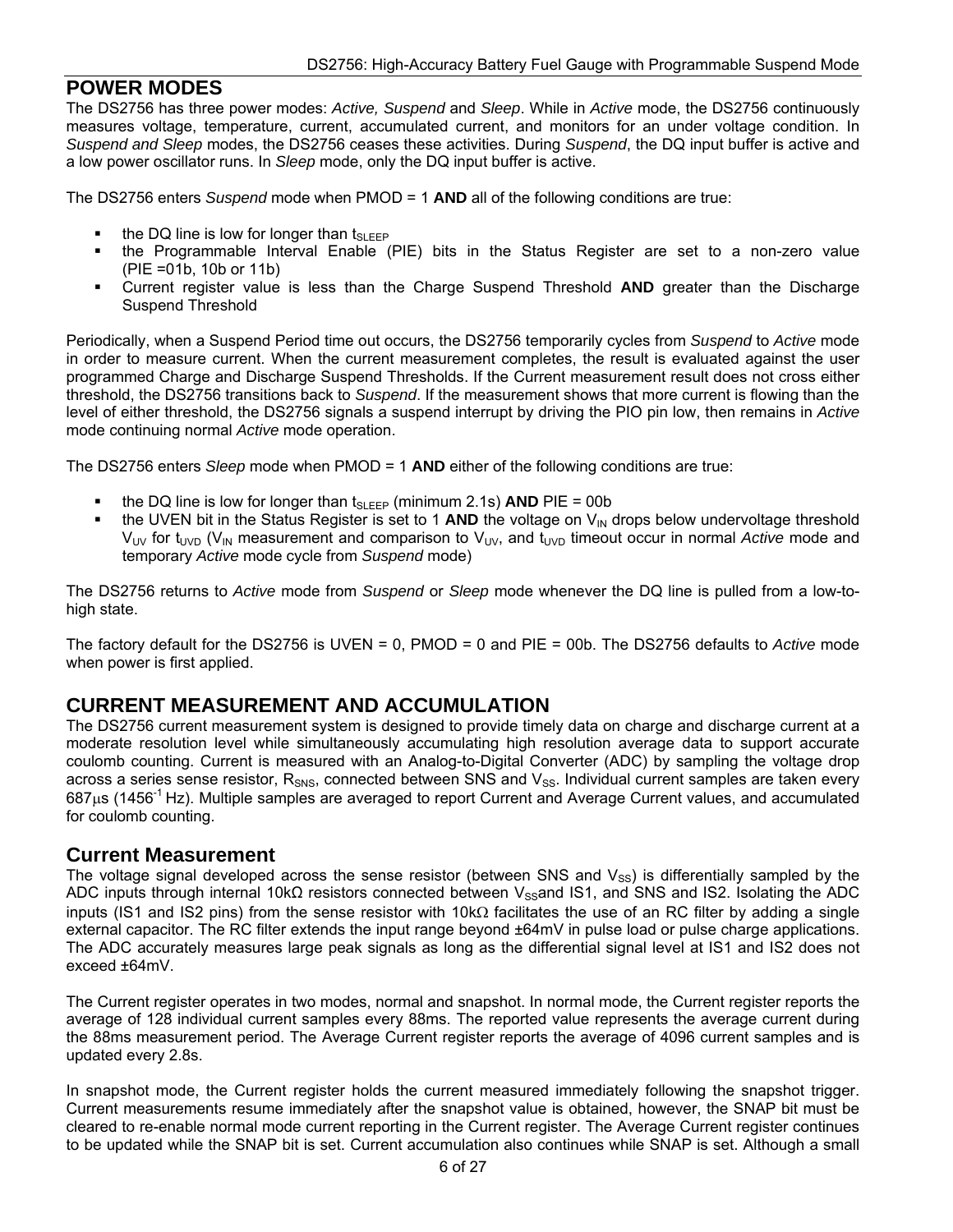error is introduced into both the Average Current and Accumulated Current values by the current sample timing discontinuity introduced with each trigger of the Snapshot mode, use of Snapshot once every 5s does not produce a significant error.

The following register formats specify the update interval and units for the Current and Average Current registers. Values are posted in two's complement format. Positive values represent charge currents ( $V_{1S1} > V_{1S2}$ ) and negative values represent discharge currents ( $V_{IS2}$  >  $V_{IS1}$ ). Positive currents above the maximum register value are reported at the maximum value, 0x7FFF. Negative currents below the minimum register value are reported at the minimum value, 0x8000.

## **Figure 3. Current Register Format**



## **Figure 4. Average Current Register Format**



### **CURRENT OFFSET CORRECTION**

Continuous offset cancellation is performed automatically to correct for offsets in the current measurement system. Individual values reported by the Current register have a maximum offset of  $\pm 0.5$  LSb's ( $\pm 7.8125 \mu V$ ). Individual values reported in the Average Current register have a maximum offset of  $\pm 2$  LSb's ( $\pm 7.8125 \mu V$ ).

### **CURRENT ACCUMULATION**

The DS2756 measures current for coulomb counting purposes, with an accuracy of  $\pm 2\%$  ( $\pm 3.9\mu$ V) over a range of  $\pm 64$ mV. Using a 20m $\Omega$  sense resistor, current accumulation is performed over a range of  $\pm 3.2$ A while measuring standby currents with an accuracy of ±195µA. Current measurements are internally summed, or accumulated, with the results displayed in the Accumulated Current Register (ACR). The accuracy of the ACR is dependent on both the current measurement and the accumulation timebase. The 16-bit ACR has a range of ±204.8mVh with an LSb of 6.25 $\mu$ Vh. Accumulation of charge current above the maximum register value is reported at the maximum value; conversely, accumulation of discharge current below the minimum register value is reported at the minimum value.

Read and write access is allowed to the ACR. The ACR must be written MSB first then LSB. Whenever the ACR is written, internal fractional accumulation result bits are cleared. In order to preserve the ACR value in case of power loss, the ACR MSB and LSB are automatically backed up to EEPROM after incrementing or decrementing by 100µVh (5.0mAh for R<sub>SNS</sub> = 20m $\Omega$ ). The ACR value is recovered from EEPROM on power-up or by a Recall Data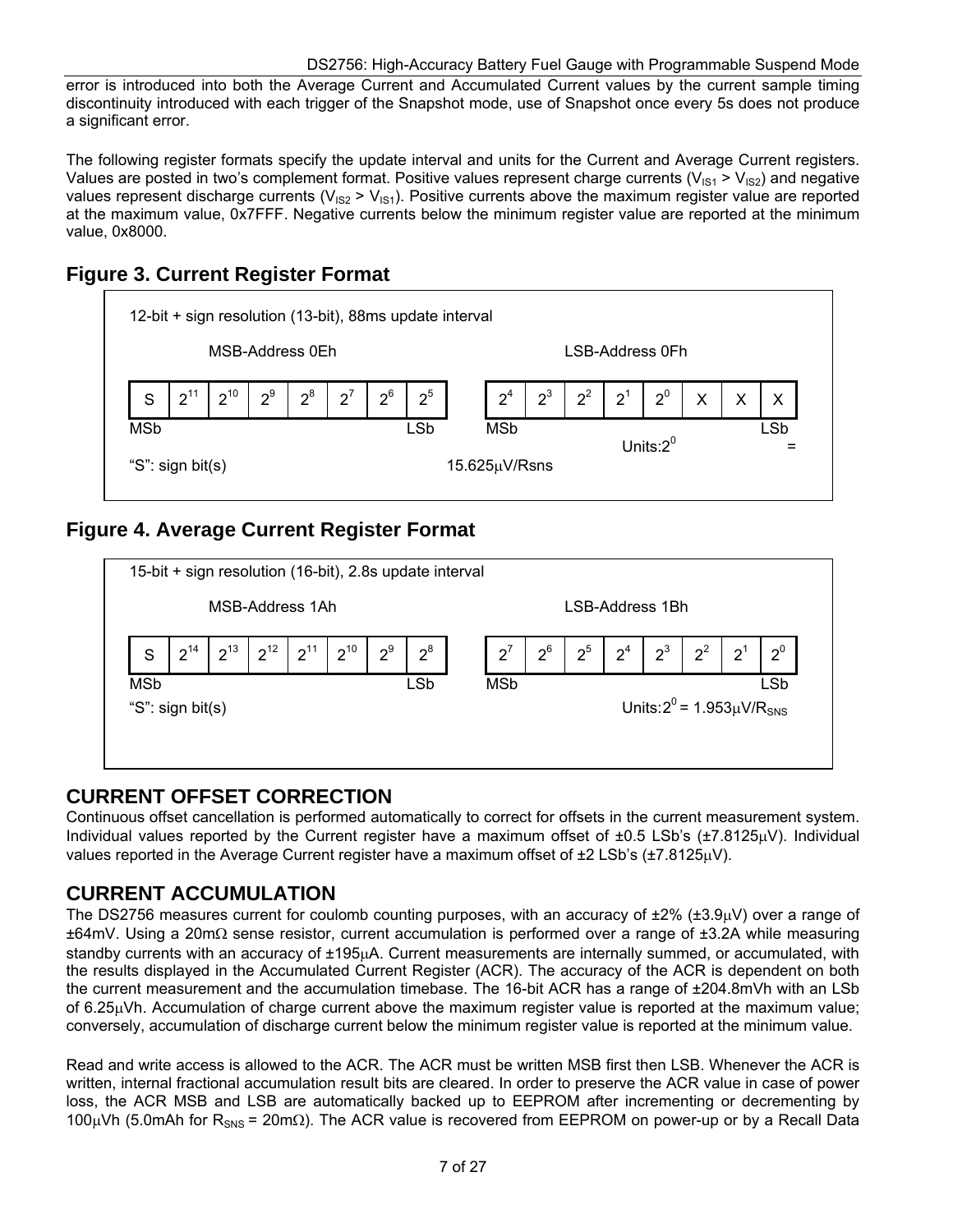command targeting the ACR register address. A write to the ACR results in an automatic copy of the new value to EEPROM.



## **Figure 5. Accumulated Current Register Format**

### **OFFSET ACCUMULATION BLANKING**

In order to avoid the accumulation of small positive offset errors over long periods, an offset blanking filter is provided. The blanking filter is enabled by setting the OBEN bit in the Status Register. When OBEN is set, charge currents (positive Current register values) between  $15.625\mu$ V and  $62.5\mu$ V are not accumulated in the ACR. Therefore, with  $R_{SNS}$  = 0.020 $\Omega$ , positive currents between 0.78mA and 3.125mA are blanked from accumulation in the ACR.

### **ACCUMULATION BIAS**

Systematic errors or an application preference can require the application of an arbitrary bias to the current accumulation process. The Accumulation Bias register is provided to allow a user programmed constant positive or negative polarity bias to the current accumulation process. The Accumulation Bias value can be used to estimate battery currents that do not flow through the sense resistor, estimate battery self-discharge, or correct for offset error in the Current register and ACR register. The user programmed two's complement value in the Accumulation Bias register is added to the Current Register once per current sample. The register format supports the accumulation bias to be applied in 1.95µV increments over a  $\pm 250$ µV range. When using a 20m $\Omega$  sense resistor, the bias control is 100 $\mu$ A over a  $\pm$ 12.5mA range.

The Accumulation Bias register is directly read and write accessible. The user value is made non-volatile with a Copy Data command targeting EEPROM block 0. The Accumulation Bias register is loaded from EEPROM memory on power up and a transition from *Sleep* to *Active* mode.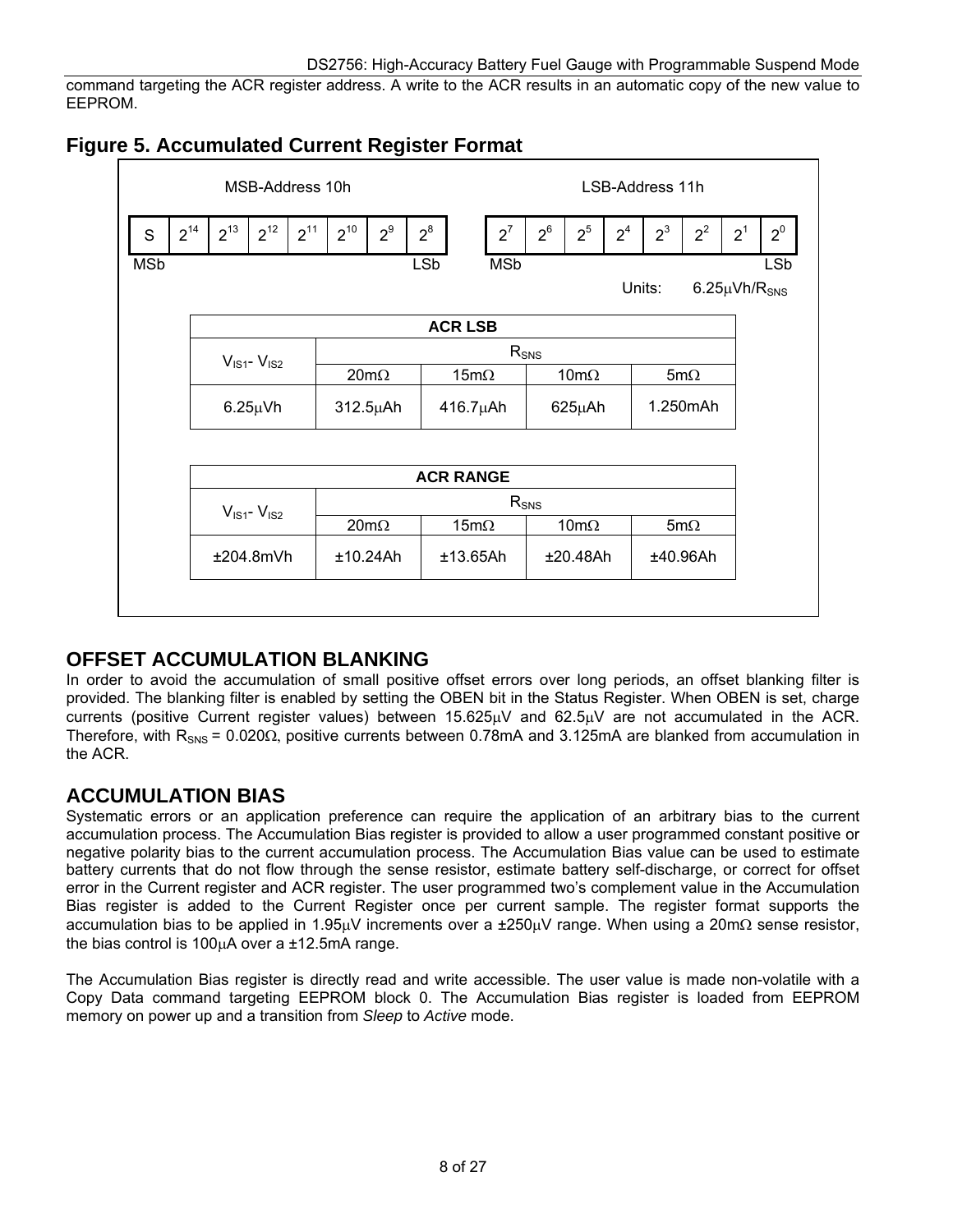### **Figure 6. Accumulation Bias Register Format**



#### **VOLTAGE MEASUREMENT**

The voltage register operates in two modes, normal and snapshot. In normal mode, the DS2756 continually measures the voltage between pins  $V_{IN}$  and  $V_{SS}$  over a 0 to 4.5V range, and the Voltage Register is updated in two's-complement format every 3.4ms with a resolution of 4.88mV.

In snapshot mode, the Voltage register holds the voltage measured immediately following the snapshot trigger. Normal voltage measurements resume after the snapshot value is obtained, however, the SNAP bit must be cleared to re-enable normal mode reporting of voltage measurement to the Voltage register.

Voltages above the maximum register value are reported as the maximum value.

## **Figure 7. Voltage Register Format**



### **TEMPERATURE MEASUREMENT**

The DS2756 uses an integrated temperature sensor to continually measure battery temperature. Temperature measurements are updated in the Temperature Register every 220ms in two's-complement format with a resolution of 0.125°C over a  $\pm$ 127°C range. The Temperature Register format is shown in Figure 8.

### **Figure 8. Temperature Register Format**

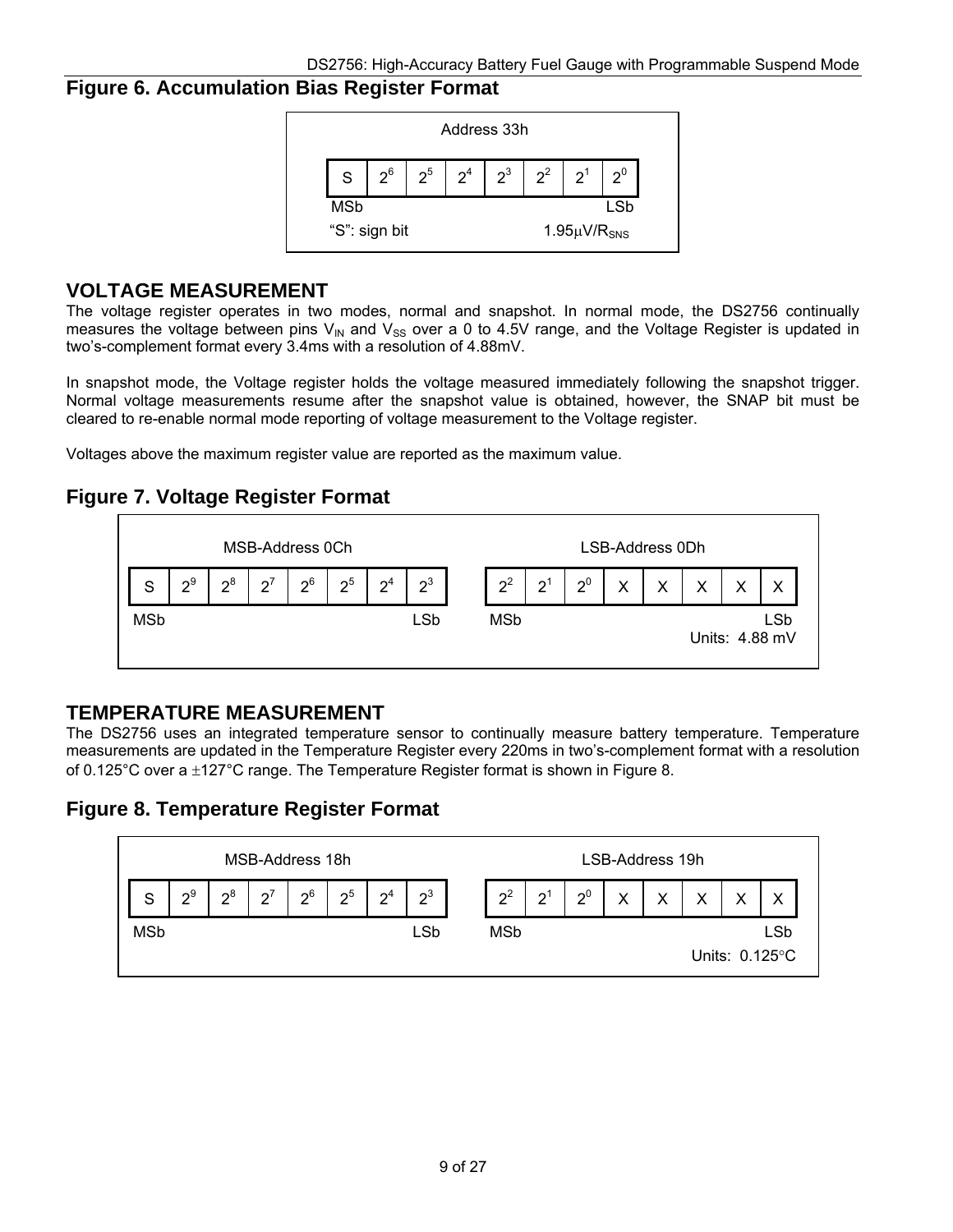#### **PROGRAMMABLE I/O**

The PIO pin can be configured as a general purpose programmable I/O pin, or as an interrupt output. To use the PIO pin in the programmable I/O mode described in this section, the PIO interrupt method must not be enabled. See the Interrupt Signaling section for information on disabling interrupts.

As a programmable I/O pin, PIO provides a digital input or an open drain digital output. Writing a 1 to the PIO bit in the Special Feature Register disables the output driver. With the PIO pin Hi-Z, it can be used as an input. The logic level of the PIO pin is reported in the Special Feature Register through the serial interface.

To use the PIO pin as an output, write the desired output value to the PIO bit in the Special Feature Register. Writing a 0 to the PIO bit enables the PIO output driver, pulling the PIO pin to  $V_{SS}$ . As stated above, writing a 1 to the PIO bit forces the pin to a Hi-Z state. A pullup resistor or current source must be provided to force the pin high. The PIO pin can be biased several volts above VDD allowing inter-operation with a system voltage which is higher than the battery voltage. Consult the Absolute Maximum Ratings table when operating the PIO pin significantly above VDD. The DS2756 turns off the PIO output driver and sets the PIO bit high when in *Sleep* mode or when DQ is low for more than  $t_{SLEEP}$ , regardless of the state of the PMOD bit.

#### **INTERRUPT SIGNALING**

The DS2756 interrupt can be configured as the Suspend interrupt that is signaled on the PIO pin, or as an Alarm Comparator interrupt (based on Current Accumulator and Temperature Alarm Comparator thresholds) that is signaled on either the PIO pin or DQ pin.

The Suspend interrupt is used to signal that the current level is greater than the user programmable Charge Suspend Threshold or less than (more negative) than the Discharge Suspend Threshold. The *Suspend interrupt* is enabled by setting one or both of the PIE bits in the Status Register. The PIE bits select one of three intervals for the Suspend Period,  $t_{SUS}$ . If either PIE bit is set, the Alarm Comparator interrupt is disabled. The Suspend interrupt event is signaled by internally clearing the PIO bit in the SFR in order to force the PIO output from high to low. The PIO output remains low in *Active* mode until the PIO bit in the SFR is written to a 1 by the host to disable the PIO output. Note that the PIO output is disabled in *Suspend* mode, allowing the PIO pin to be pulled high and ensuring the DS2756 can always signal a Suspend interrupt with a high to low transition.

The Temperature and ACR Alarm Comparator interrupt is enabled by setting the Interrupt Enable (IE) bit in the Special Feature Register with PIE cleared. When IE is set and both PIE bits are cleared, an interrupt will be signaled if the Alarm Comparator thresholds are crossed. A 1-Wire RESET always clears the IE bit. The host must re-enable interrupts by setting IE in the last transaction on the bus. Note that when either PIE bit is set, the state of IE has no effect.

The interrupt signal pin for the Alarm Comparator interrupt is selected by setting or clearing the Interrupt Output Select (IOS) bit in the Status Register. When IOS is set, the DQ pin performs Alarm Comparator interrupt signaling, when IOS is cleared, the PIO pin performs Alarm Comparator interrupt signaling. Note that when either PIE bit is set, the state of IOS has no effect.

DQ signals an Alarm Comparator interrupt condition by driving the 1-Wire bus low for  $t_{IL}$ . The DS2756 and all other 1-Wire devices present on the bus interpret this signal as a 1-Wire RESET. A Presence Pulse should be expected from all 1-Wire devices, including the DS2756 following the alarm interrupt signal. The host system can sense the alarm interrupt signal on the falling or rising edge of either the RESET or Presence Pulse.

PIO signals an Alarm Comparator interrupt by driving low. PIO remains low until the host clears the condition by writing a 1 to the PIO bit (bit 6 in the Special Feature Register). A pullup resistor or current source must be provided to force the pin high. The host must sense the alarm interrupt on the falling edge of PIO.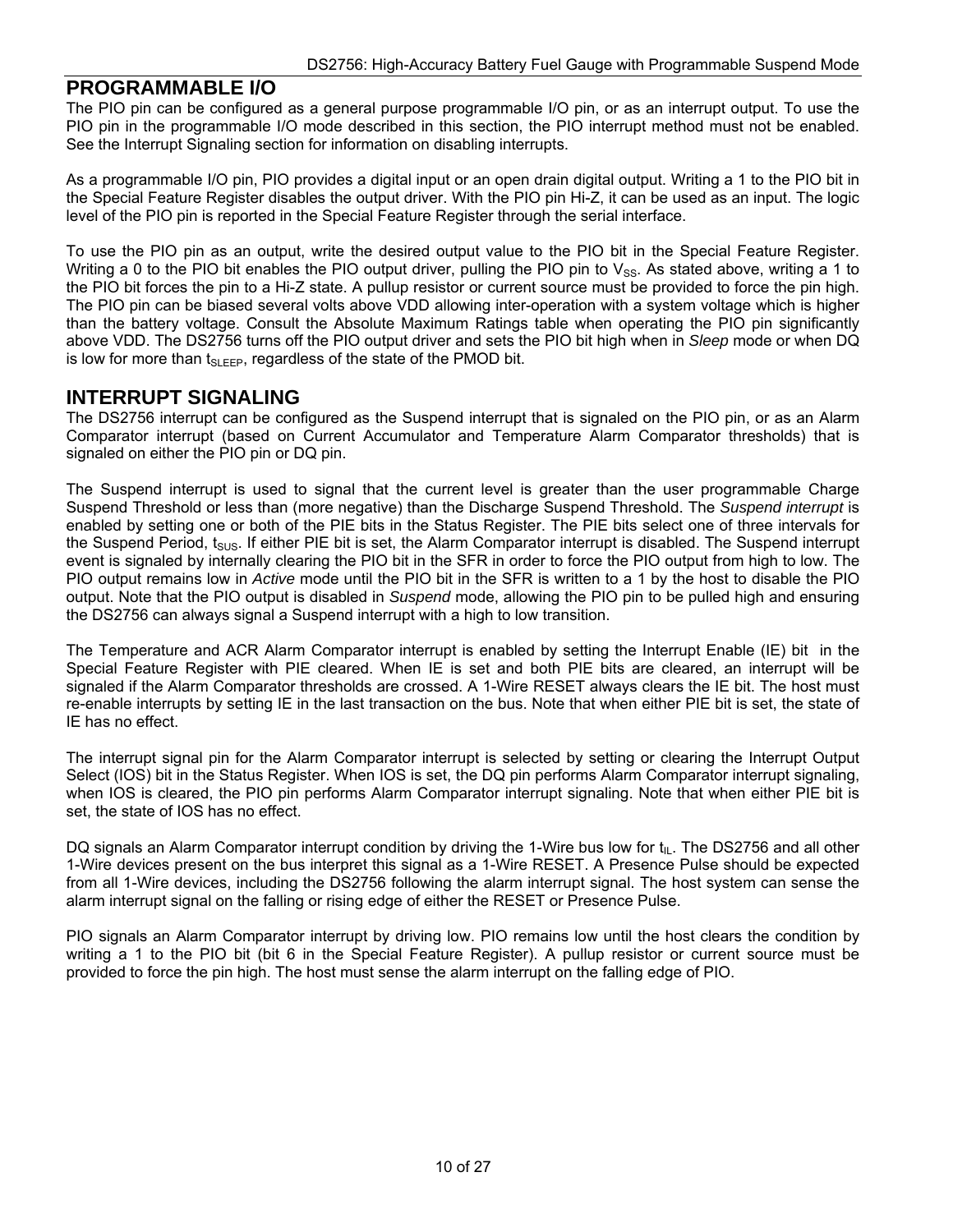|                | <b>REGISTER BIT SETTING</b> |              |             | <b>PIO/DQ PIN FUNCTION</b>                                                                                      |
|----------------|-----------------------------|--------------|-------------|-----------------------------------------------------------------------------------------------------------------|
| PIE            | <b>IOS</b>                  | IE.          | <b>PIO</b>  |                                                                                                                 |
| <b>XX</b>      | X                           | X            | 0           | PIO pin: GPIO—Output LOW                                                                                        |
| 00             | X                           | $\mathbf{0}$ | 1           | PIO pin: GPIO—Output High-Z, Input mode                                                                         |
| 00             | $\mathbf{0}$                | 1            | 1           | PIO pin: Alarm Comparator Interrupt Output                                                                      |
| $00 \,$        | 1                           | 1            | $\mathbf 0$ | DQ pin: Alarm Comparator Interrupt Output (low for $t_{\parallel}$ )<br>PIO pin: GPIO-Output LOW                |
| 00             | 1                           | 1            |             | DQ pin: Alarm Comparator Interrupt Output (low for $t_{\parallel}$ )<br>PIO pin: GPIO-Output High-Z, Input mode |
| 01<br>10<br>11 | X                           | X            | 1           | PIO pin: Suspend Interrupt Output                                                                               |

x-Don't care.

### **SUSPEND THRESHOLDS**

The suspend thresholds set the current level to enter and exit *Suspend* mode. The threshold levels are programmable with a magnitude range of 0 to 4mV, and are compared against the value in the Current register. Values are programmed in two's complement format with an implied sign bit in a virtual  $9<sup>th</sup>$  bit position. The Charge Suspend Threshold register is always a positive value. The Discharge Suspend Threshold register is always a negative value.

The thresholds define an inclusive, continuous range of currents in which the DS2756 enters or re-enters *Suspend* mode from *Active* mode. The Charge Suspend Threshold represents the minimum measured charge current which will cause the DS2756 to transition modes. The Discharge Suspend Threshold represents the minimum discharge current which will cause the DS2756 to transition modes.

The user values of the suspend thresholds are programmed into two bytes located within EEPROM block 0. These memory locations serve as current threshold values only when either PIE bit is set, and can be used as general purpose EEPROM if PIE = 00b. A copy command is required to save the byte values to EEPROM. See the *Memory* section for information on copying shadow RAM to EEPROM.

### **Figure 9. Charge Suspend Threshold Format**



### **Figure 10. Discharge Suspend Threshold Format**

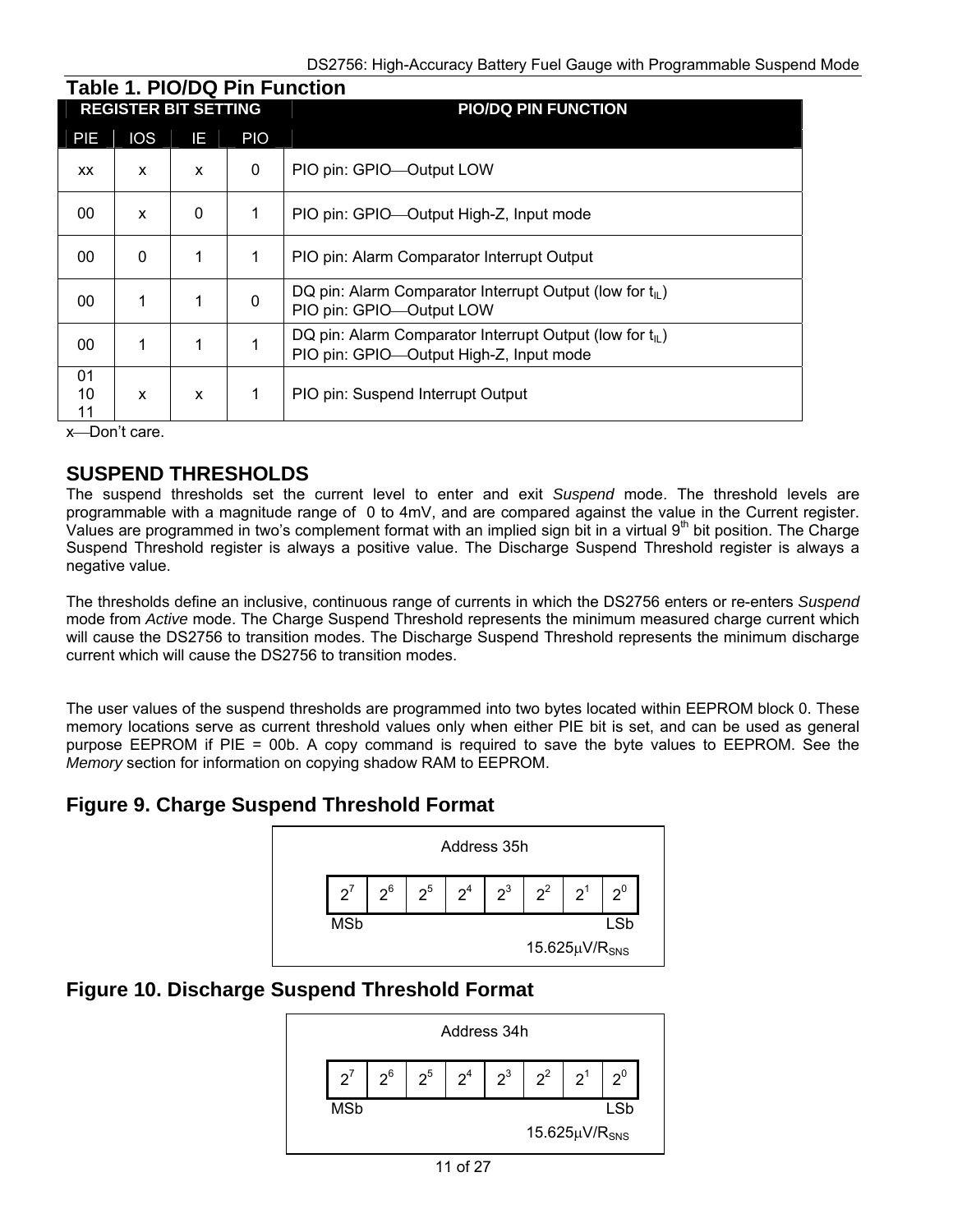### **ALARM COMPARATORS AND INTERRUPT THRESHOLDS**

Alarm interrupt threshold values can be programmed by the user in the designated SRAM memory registers in the formats and locations found in Figure 11. Since these thresholds are located in SRAM memory, they must be reprogrammed if a loss of power to the DS2756 occurs. The DS2756 generates an alarm interrupt to indicate that one of the following events has occurred:

- **-** Accumulated Current  $\geq$  Current Accumulator Interrupt High Threshold
- **Accumulated Current**  $\leq$  **Current Accumulator Interrupt Low Threshold**
- **Temperature**  $\geq$  **Temperature Interrupt High Threshold**
- **Fig. 3** Temperature  $\leq$  Temperature Interrupt Low Threshold

The host may then poll the DS2756 to determine which threshold has been met or exceeded.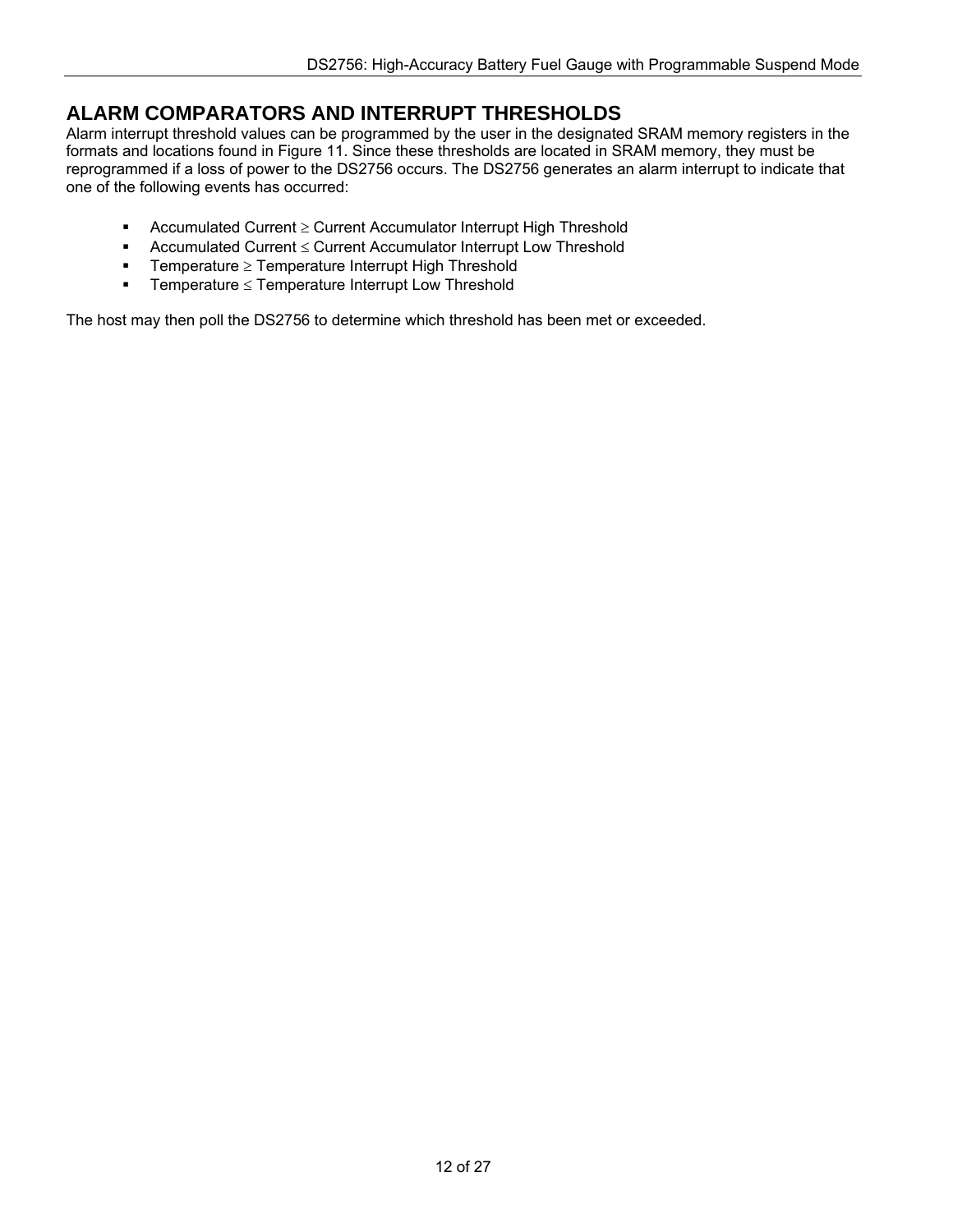# **Figure 11. Alarm Interrupt Threshold Register Formats**

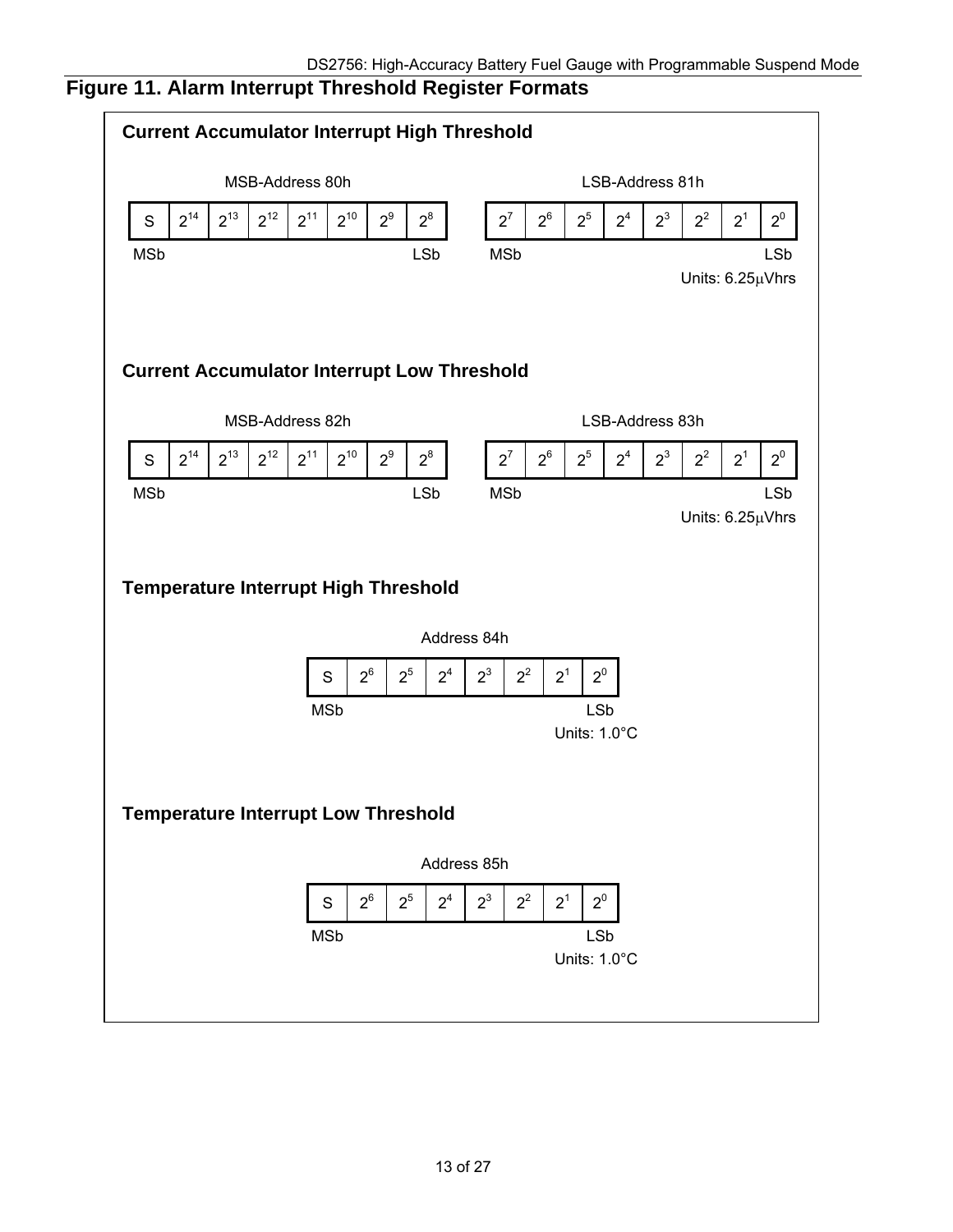



Note 5. Alarm threshold violations do not generate interrupts if Suspend mode is enabled  $(PIE \neq 00b)$ .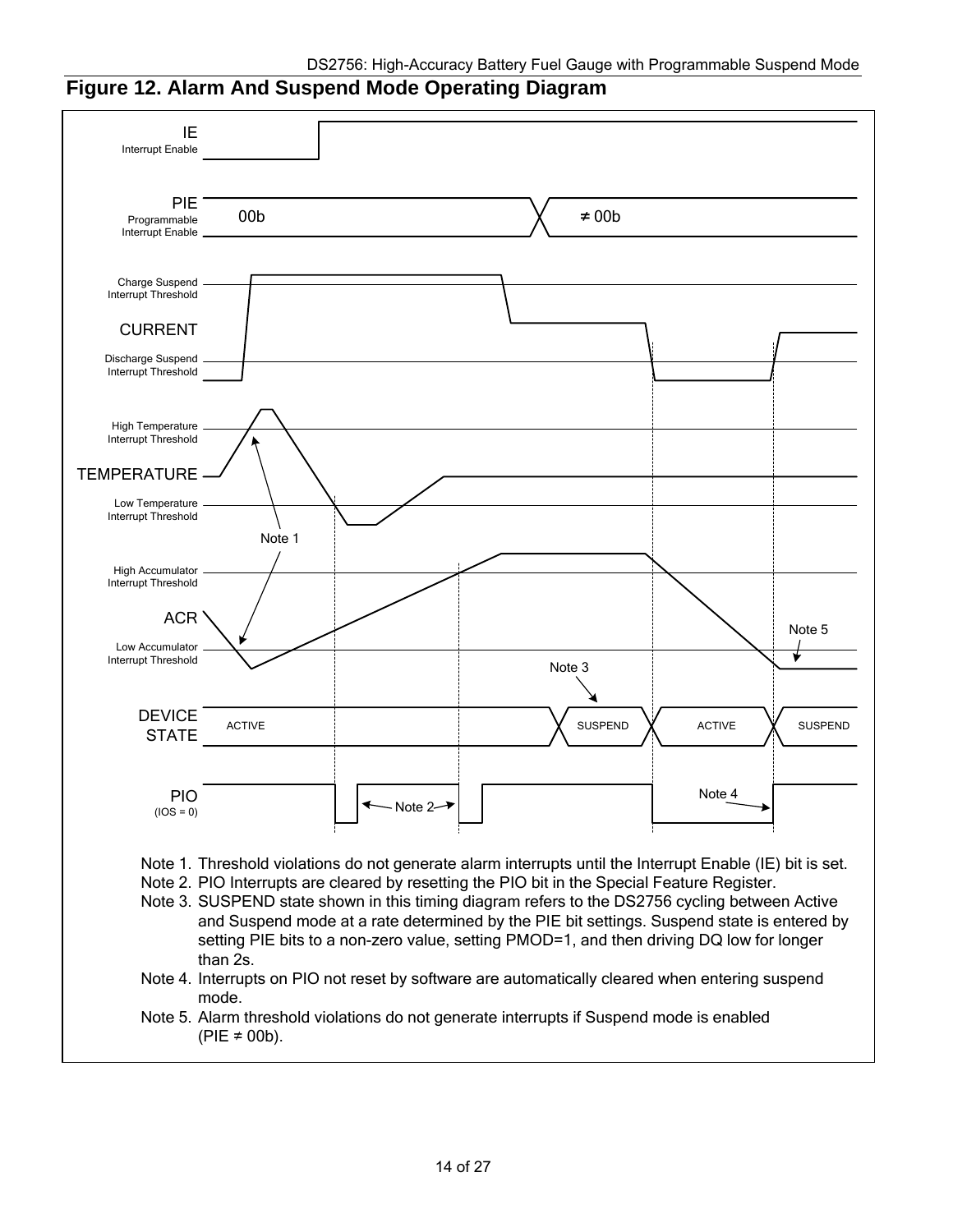#### **SNAPSHOT MODE**

Measurement of the current and voltage can be synchronized to a system event with the Snapshot mode. Triggering a Snapshot event causes the ADC to abandon the current conversion and capture one current and one voltage sample. The Snapshot results are reported in the Current and Voltage registers for retrieval by the host. Normal current, voltage and temperature measurements and current accumulation resume immediately following a Snapshot event, though the Snapshot current and voltage values persist until the host system writes the SNAP bit in the Special Function Register to a 0. Since the snapshot mode disrupts the continuity of the coulomb counting process, it should be used sparingly.

The Sync Function Command [D2h] signals the ADC control to expect a Snapshot trigger on DQ. Following the Sync command, the host can trigger a Snapshot event by toggling the DQ line. Synchronization occurs on the rising edge of the DQ high to low to high pulse. The Snapshot mode can be abandoned by sending a 1-Wire Reset instead of the synchronization pulse. The rising edge DQ trigger is formed by the first data bit after issuing the Sync Function command. A full byte can be issued, but the rising edge of the first bit sets the trigger point. The SNAP bit is set after the rising edge trigger. Timing is not critical and could be several  $100\mu s$  later since it cannot be read quickly via 1-Wire. If a 1-Wire reset is issued instead of a data bit, then the Snapshot is abandoned (SNAP bit not set).

The Snapshot Synchronization Timing in Figure 13 illustrates the timing of the Snapshot current and voltage sample apertures relative to the DQ rising edge trigger and one timeslot GSM power amp load pulse. In the diagram,  $t_{SAMP}$  = 1/  $f_{SAMP}$  = 1456<sup>-1</sup> = 687 $\mu$ s. The current and voltage measurements are taken 343 $\mu$ s apart but within a single GSM timeslot.



### **Figure 13. Snapshot Synchronization Timing**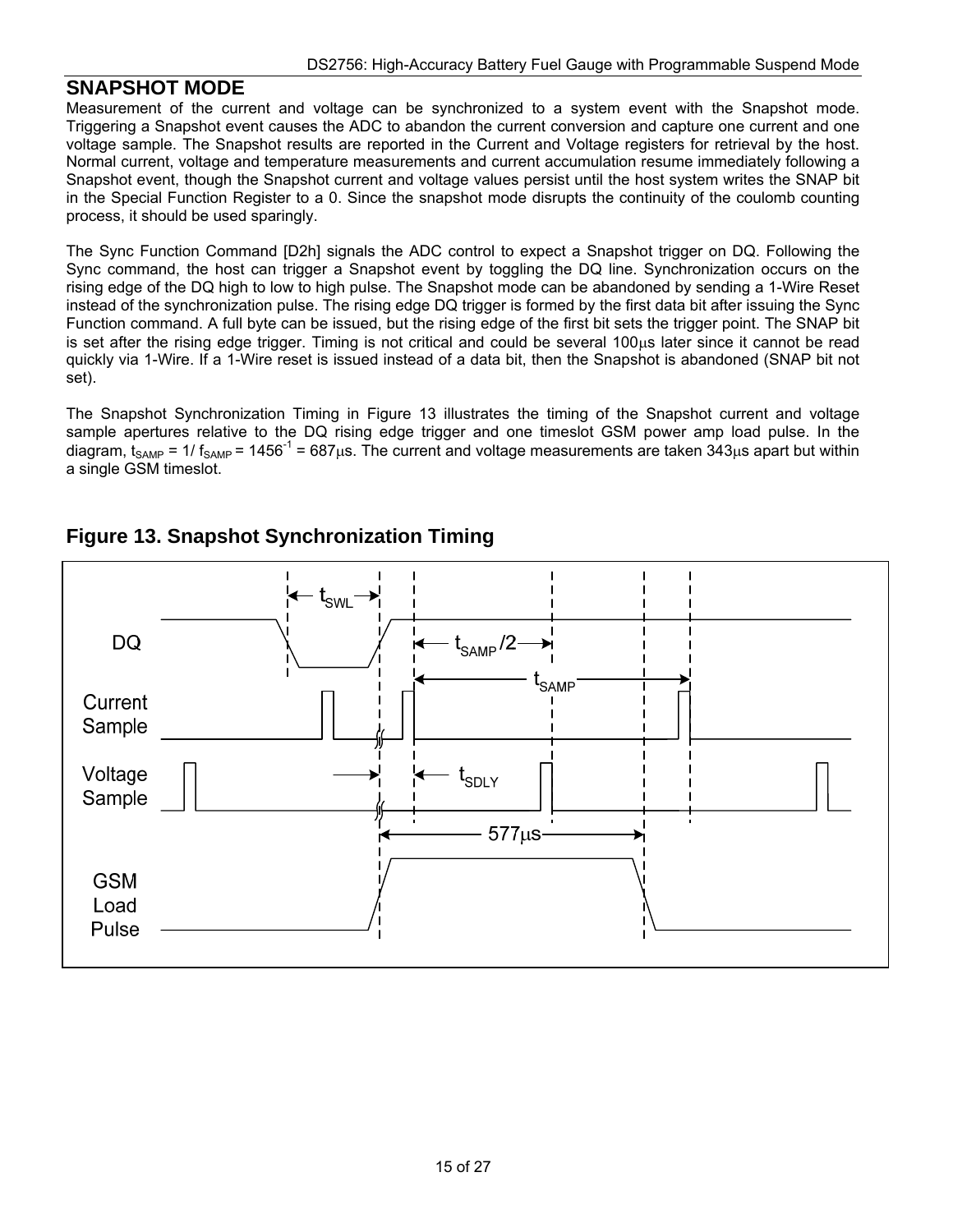#### **MEMORY**

The DS2756 has a 256-byte linear address space with registers for instrumentation, status, and control in the lower 32 bytes, with lockable EEPROM and SRAM memory occupying portions of the remaining address space. All EEPROM and SRAM memory is general-purpose except addresses 31h, 33h, 34h and 35h, which should be written with the default values for the Status Register, Accumulation Bias Register, Charge Suspend Threshold and Discharge Suspend Threshold, respectively. If the Suspend interrupt is not used, addresses 34h and 35h can be used as general-purpose EEPROM. When the MSB of any two-byte register is read, the MSB and LSB values are latched and held for the duration of the Read Data command. This prevents updates during the read to ensure synchronization between the two register bytes. For consistent results, always read the MSB and the LSB of a twobyte register during the same Read Data command sequence. In describing register control and status bits, the terms set and clear refer to internal operations which manipulate bit values. The terms read and write refer to 1- Wire access to the bit values. Several bits are set internally but require the host system to write them to a 0 value.

EEPROM memory is shadowed by RAM to eliminate programming delays between writes and to allow the data to be verified by the host system before being copied to EEPROM. The Read Data and Write Data protocols to/from EEPROM memory addresses access the shadow RAM. The Recall Data function command transfers data from the EEPROM to the shadow RAM. The Copy Data function command transfers data from the shadow RAM to the EEPROM and requires  $t_{\text{ERC}}$  to complete programming of the EEPROM cells. In unlocked EEPROM blocks, writing data updates shadow RAM. In locked EEPROM blocks, the Write Data command is ignored. The Copy Data function command copies the contents of shadow RAM to EEPROM in an unlocked block of EEPROM but has no effect on locked blocks. The Recall Data function command copies the contents of a block of EEPROM to shadow RAM regardless of whether the block is locked or not.

### **Figure 14. EEPROM Access via Shadow RAM**

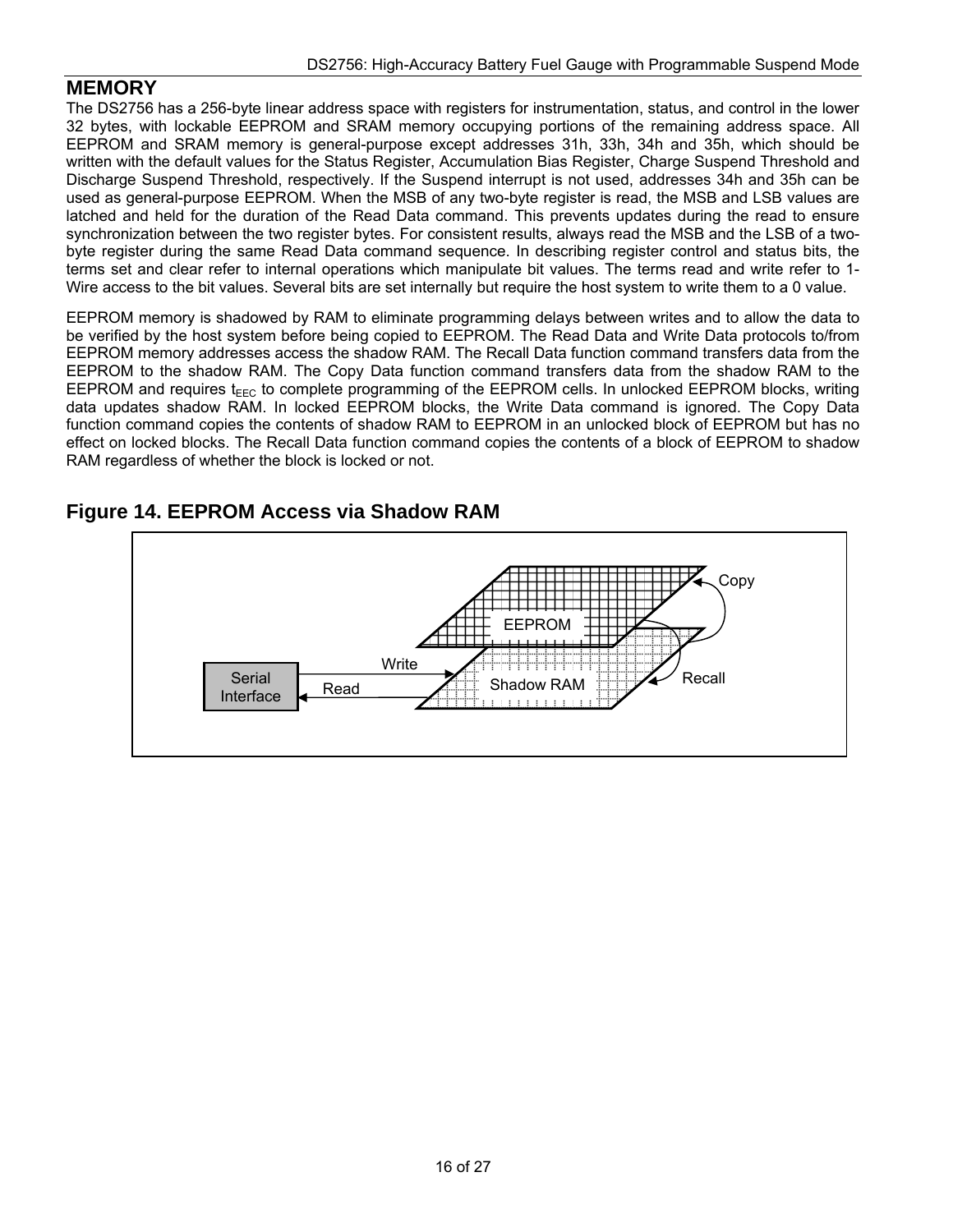| rapie z. memory map  |                                         |                   |
|----------------------|-----------------------------------------|-------------------|
| <b>ADDRESS (HEX)</b> | <b>DESCRIPTION</b>                      | <b>READ/WRITE</b> |
| 00                   | Reserved                                |                   |
| 01                   | <b>Status Register</b>                  | R.                |
| 02 to 06             | Reserved                                |                   |
| 07                   | <b>EEPROM Register</b>                  | R/W               |
| 08                   | <b>Special Feature Register</b>         | R/W               |
| 09 to 0B             | Reserved                                |                   |
| 0C                   | <b>Voltage Register MSB</b>             | R.                |
| 0D                   | Voltage Register LSB                    | R                 |
| 0E                   | <b>Current Register MSB</b>             | R                 |
| 0F                   | <b>Current Register LSB</b>             | R.                |
| 10 <sup>°</sup>      | <b>Accumulated Current Register MSB</b> | R/W               |
| 11                   | <b>Accumulated Current Register LSB</b> | R/W               |
| 12 to 17             | Reserved                                |                   |
| 18                   | Temperature Register MSB                | R                 |
| 19                   | Temperature Register LSB                | R                 |
| 1A                   | <b>Average Current Register MSB</b>     | R.                |
| 1B                   | <b>Average Current Register LSB</b>     | R.                |
| 1C to 1F             | Reserved                                |                   |
| 20 to 3F             | EEPROM, block 0                         | $R/W^*$           |
| 40 to 5F             | EEPROM, block 1                         | $R/W^*$           |
| 60 to 7F             | EEPROM, block 2                         | $R/W^*$           |
| 80 to 8F             | <b>SRAM</b>                             | R/W               |
| 90 to FF             | Reserved                                |                   |

\**Each EEPROM block is read/write until locked by the LOCK command, after which it is read-only.*

### **STATUS REGISTER**

 **Table 2. Memory Map**

The default values for the Status Register bits are stored in lockable EEPROM in the corresponding bits of address 31h. A Recall Data command for EEPROM block 1 recalls the default values into the Status Register bits. The format of the Status Register is shown in Figure 15. The function of each bit is described in detail in the following paragraphs. Note that all bits are Read Only.

# **Figure 15. STATUS REGISTER FORMAT**

| Address 01h      |       |             |              |             |            |       |       |  |  |  |
|------------------|-------|-------------|--------------|-------------|------------|-------|-------|--|--|--|
| bit 7            | bit 6 | bit 5       | bit 4        | bit 3       | bit 2      | bit 1 | bit 0 |  |  |  |
| PIE <sub>1</sub> | PIE0  | <b>PMOD</b> | <b>RNAOP</b> | <b>UVEN</b> | <b>IOS</b> | DBEN  | OVC   |  |  |  |

**PIE1, PIE0**—Programmable Suspend Interrupt Enable. A non zero value in these bits enables the DS2756 to enter *Suspend* mode, and sets the Suspend Period (t<sub>SUS</sub>) for the low power oscillator timeout. A value of 00b disables the DS2756 from entering *Suspend* mode and allows the DS2756 to enter *Sleep* mode.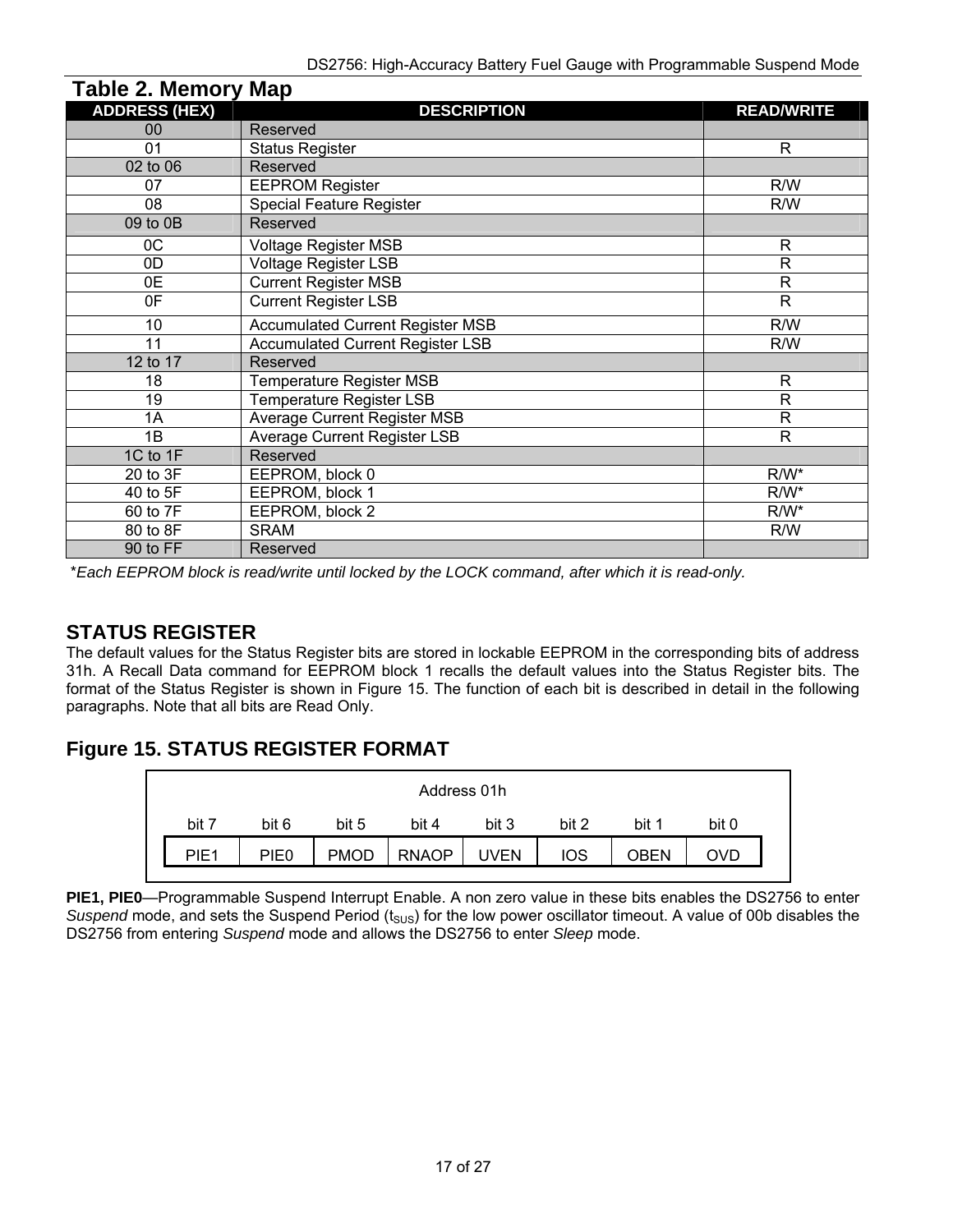| <b>Table 3. SUMMARY OF SUSPEND MODES</b><br>PIE <sub>1</sub> | <b>PIE0</b> | <b>SAMPLE RATE WHILE IN</b><br><b>SUSPEND MODE</b> | <b>AVERAGE IDD WHILE IN SUSPEND MODE</b>                                             |  |                                                                 |                                                                                      |
|--------------------------------------------------------------|-------------|----------------------------------------------------|--------------------------------------------------------------------------------------|--|-----------------------------------------------------------------|--------------------------------------------------------------------------------------|
| $\mathbf 0$                                                  | 0           | Suspend mode disabled                              | Suspend mode disabled                                                                |  |                                                                 |                                                                                      |
|                                                              |             |                                                    |                                                                                      |  | (500ms × I <sub>SUSPEND</sub> ) + (90ms × I <sub>ACTIVE</sub> ) |                                                                                      |
| $\mathbf 0$                                                  |             | $2.0$ Hz                                           | 590 <sub>ms</sub>                                                                    |  |                                                                 |                                                                                      |
| 1                                                            |             |                                                    |                                                                                      |  |                                                                 | $(1000\text{ms} \times I_{\text{SUSPEND}}) + (90\text{ms} \times I_{\text{ACTIVE}})$ |
|                                                              | 0           | $1.0$ Hz                                           | 1090 <sub>ms</sub>                                                                   |  |                                                                 |                                                                                      |
|                                                              |             |                                                    | $(2000\text{ms} \times I_{\text{SUSPEND}}) + (90\text{ms} \times I_{\text{ACTIVE}})$ |  |                                                                 |                                                                                      |
| 1                                                            |             | $0.5$ Hz                                           | 2090 <sub>ms</sub>                                                                   |  |                                                                 |                                                                                      |

The desired default value should be set in bit 6 and bit 7 of address 31h. The factory default is 00b.

**PMOD**—Power Mode Enable. A value of 1 in this bit enables the DS2756 to enter *Sleep* mode or *Suspend* mode. A value of 0 disables the DS2756 from entering the *Sleep* or *Suspend* mode. When PMOD is 0, only *Active* mode operation is allowed. The desired default value must be set in bit 5 of address 31h. The factory default is 0.

**RNAOP**—Read Net Address Opcode. A value of 0 in this bit sets the opcode for the Read Net Address command to 33h, while a 1 sets the opcode to 39h. This bit is read-only. The desired default value should be set in bit 4 of address 31h. The factory default is 0.

**UVEN**—Undervoltage *Sleep* Enable. A value of 1 in UVEN along with a value of 1 in PMOD enables the DS2756 to enter *Sleep* mode when the voltage on V<sub>IN</sub> drops below undervoltage threshold V<sub>UV</sub> for  $t_{\text{UVD}}$  (cell depletion). A value of 0 disables the DS2756 from entering the *Sleep* mode due to undervoltage events. The desired default value must be set in bit 3 of address 31h. The factory default is 0.

**IOS**—Interrupt output select. IOS set to a 1 selects the DQ alarm interrupt signaling method for the Alarm Comparator interrupt. IOS cleared to 0 selects the PIO alarm interrupt signaling method. The IE bit must be set and PIE bits cleared to signal an Alarm Comparator interrupt using either method. The desired default value must be set in bit 2 of address 31h. The factory default is 0.

**OBEN—**Offset Blanking Enable. A value of 1 in this bit location enables the offset blanking function described in the Current Accumulation section. If set to 0, the offset blanking function is disabled. The desired default value must be set in bit 1 of address 31h. The factory default is 0.

**OVD—**Overdrive Timing Enable. A value of 1 in this bit location enables the Overdrive 1-Wire timings. If set to 0, the Regular mode timings are enabled. The desired bit value must be written to bit 1 of address 31h, (an EEPROM block 0 location), then recalled before any change to the 1-Wire speed becomes effective. A power-on reset forces a recall of settings from EEPROM block 0. The factory default in bit 1 of address 31h is 0 (Standard 1-Wire timing).

**X**—Reserved Bits.

#### **EEPROM REGISTER**

The format of the EEPROM Register is shown in Figure 16. The function of each bit is described in detail in the following paragraphs.

# **Figure 16. EEPROM Register Format**

| Address 07h |           |       |       |       |       |       |       |  |  |
|-------------|-----------|-------|-------|-------|-------|-------|-------|--|--|
| bit i       | bit 6     | bit 5 | hit 4 | bit 3 | bit 2 | bit 1 | nit N |  |  |
| <b>EEC</b>  | <b>CK</b> |       | ∧     |       | פ ום  |       |       |  |  |
|             |           |       |       |       |       |       |       |  |  |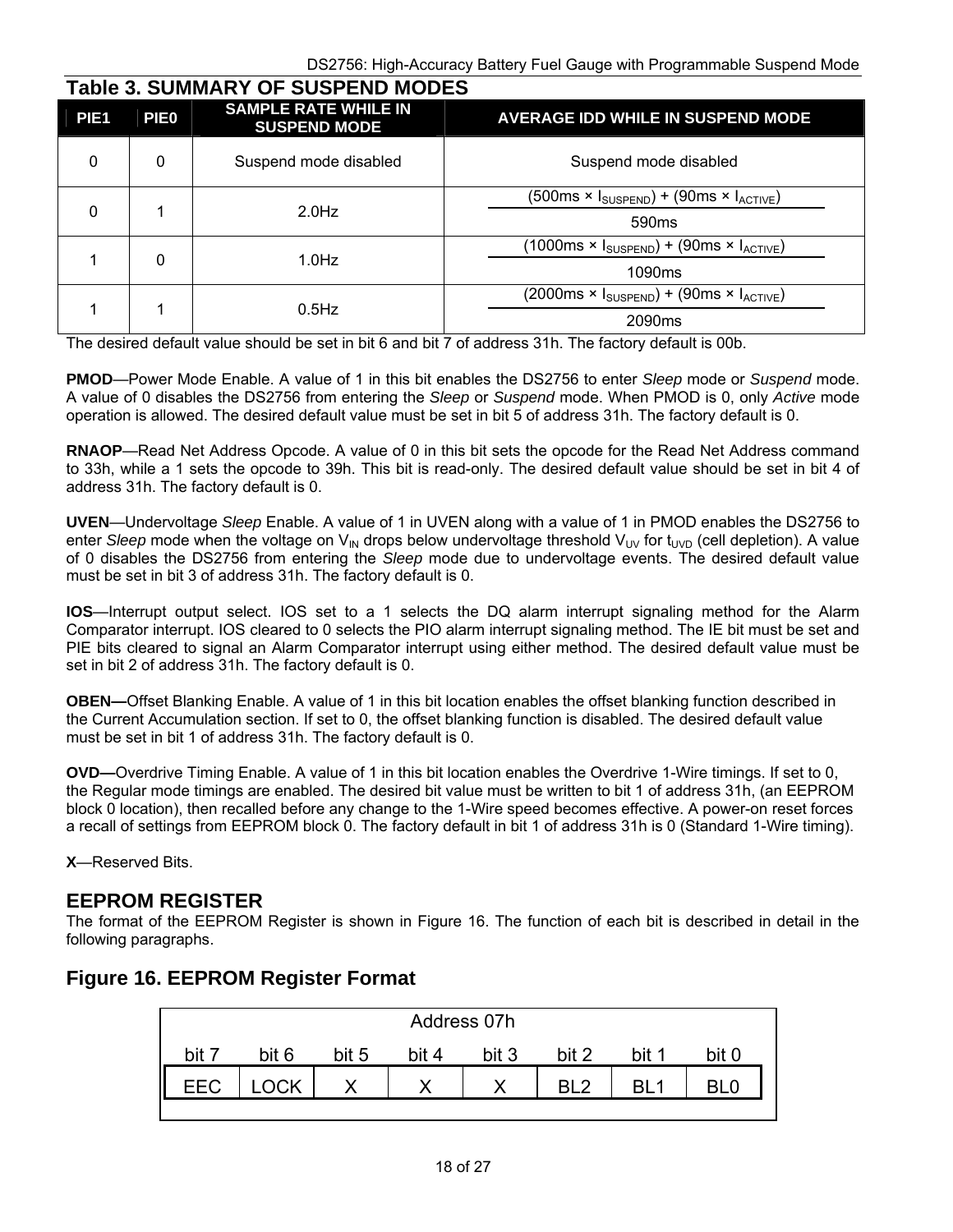**EEC**—EEPROM Copy Flag. A 1 in this read-only bit indicates that a Copy Data command is in progress. While this bit is high, writes to EEPROM addresses are ignored. A 0 in this bit indicates that data can be written to unlocked EEPROM blocks.

**LOCK**—EEPROM Lock Enable. When this bit is 0, the Lock command is ignored. Writing a 1 to this bit enables the Lock command. After the Lock command is executed, the LOCK bit is reset to 0. The factory default is 0.

**BL2—**EEPROM Block 2 Lock Flag. A 1 in this read-only bit indicates that EEPROM block 2 (addresses 60h to 7Fh) is locked (read-only), while a 0 indicates block 1 is unlocked (read/write).

**BL1—**EEPROM Block 1 Lock Flag. A 1 in this read-only bit indicates that EEPROM block 1 (addresses 40h to 5Fh) is locked (read-only), while a 0 indicates block 1 is unlocked (read/write).

**BL0—**EEPROM Block 0 Lock Flag. A 1 in this read-only bit indicates that EEPROM block 0 (addresses 20h to 3Fh) is locked (read-only), while a 0 indicates block 0 is unlocked (read/write).

**X**—Reserved Bits.

#### **SPECIAL FEATURE REGISTER**

The format of the Special Feature Register is shown in Figure 17. The function of each bit is described in detail in the following paragraphs.

#### **Figure 17. Special Feature Register Format**

| Address 08h |       |       |       |             |       |       |             |
|-------------|-------|-------|-------|-------------|-------|-------|-------------|
| bit 7       | bit 6 | bit 5 | bit 4 | bit 3       | bit 2 | bit 1 | bit 0       |
| POR         | PIO   | ◡     |       | $\check{ }$ | ΙE    | ∧     | <b>SNAP</b> |

**POR—**POR Indicator bit. This bit is set to a 1 when the DS2756 experiences a power-on-reset (POR) event. To use the POR bit to detect a power-on-reset, the POR bit must be set to a 0 by the host system upon power-up and after each subsequent occurrence of a POR. This bit is read/write to 0.

**PIO—**PIO Pin Sense and Control. See the *Programmable I/O* section for details on this read/write bit.

**IE—**Interrupt Enable. A value of 1 in this bit location enables Alarm Comparator interrupt signaling to the host system. When IE is 0, Alarm Comparator interrupt signaling is disabled and the alarm comparator registers are available as SRAM and have no effect on device operation. IE bit is read/write to 1. IE is cleared to 0 by a 1-Wire RESET on DQ.

**SNAP—**Snapshot Control. This bit is set to a 1 immediately after the DS2756 executes a Snapshot conversion pair. SNAP = 1 indicates that the Current and Voltage registers contain Snapshot results. While SNAP = 1, the Snapshot results persist in the Current and Voltage registers until the SNAP bit is written to a 0 by the host system. This bit is read/write to 0.

**X**—Reserved Bits.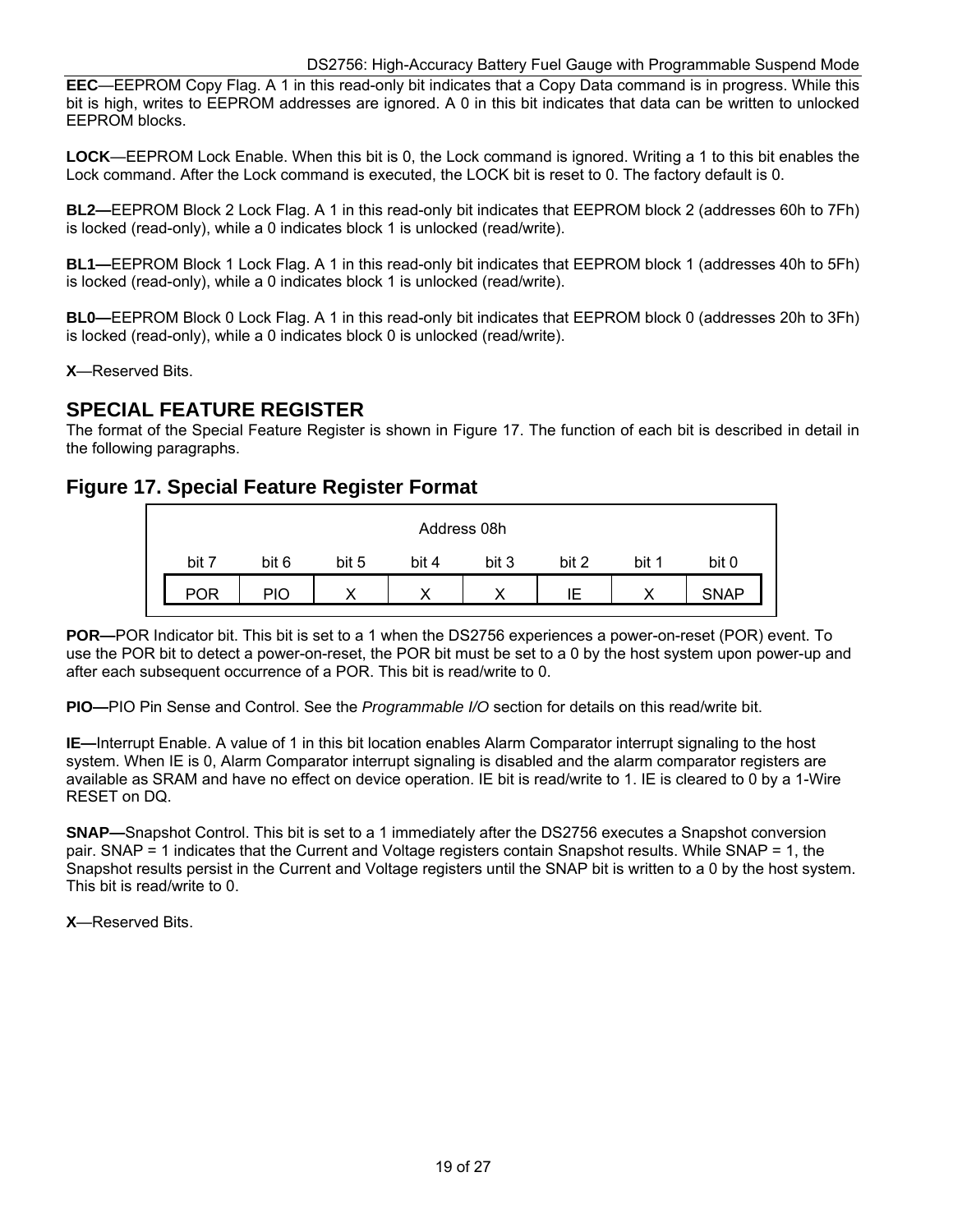#### **1-Wire BUS SYSTEM**

The 1-Wire bus is a system that has a single bus master and one or more slaves. A multidrop bus is a 1-Wire bus with multiple slaves. A single-drop bus has only one slave device. In all instances, the DS2756 is a slave device. The bus master is typically a microprocessor in the host system. The discussion of this bus system consists of four topics: 64-Bit Net Address, Hardware Configuration, Transaction Sequence, and 1-Wire Signaling.

#### **64-BIT NET ADDRESS**

Each DS2756 has a unique, factory-programmed 1-Wire net address that is 64 bits in length. The first 8 bits are the 1-Wire family code (35h for DS2756). The next 48 bits are a unique serial number. The last 8 bits are a CRC of the first 56 bits (see Figure 18). The 64-bit net address and the 1-Wire I/O circuitry built into the device enable the DS2756 to communicate through the 1-Wire protocol detailed in the 1-Wire Bus System section of this data sheet.

#### **Figure 18. 1-Wire Net Address Format**



#### **CRC GENERATION**

The DS2756 has an 8-bit CRC stored in the most significant byte of its 1-Wire net address. To ensure error-free transmission of the address, the host system can compute a CRC value from the first 56 bits of the address and compare it to the CRC from the DS2756. The host system is responsible for verifying the CRC value and taking action as a result. The DS2756 does not compare CRC values and does not prevent a command sequence from proceeding as a result of a CRC mismatch. Proper use of the CRC can result in a communication channel with a very high level of integrity.

The CRC can be generated by the host using a circuit consisting of a Shift Register and XOR gates as shown in Figure 19, or it can be generated in software. Additional information about the Dallas 1-Wire CRC is available in Application Note 27: *Understanding and Using Cyclic Redundancy Checks with Dallas Semiconductor iButton Products*.

#### **Figure 19. 1-Wire CRC Generation Block Diagram**



In the circuit in Figure 19, the shift bits are initialized to 0. Then, starting with the least significant bit of the family code, one bit at a time is shifted in. After the 8th bit of the family code has been entered, then the serial number is entered. After the 48th bit of the serial number has been entered, the Shift Register contains the CRC value.

### **HARDWARE CONFIGURATION**

Because the 1-Wire bus has only a single line, it is important that each device on the bus be able to drive it at the appropriate time. To facilitate this, each device attached to the 1-Wire bus must connect to the bus with open-drain or tri-state output drivers. The DS2756 uses an open-drain output driver as part of the bidirectional interface circuitry shown in Figure 20. If a bidirectional pin is not available on the bus master, separate output, and input pins can be connected together.

The 1-Wire bus must have a pullup resistor at the bus-master end of the bus. For short line lengths, the value of this resistor should be approximately  $5k\Omega$ . The idle state for the 1-Wire bus is high. If, for any reason, a bus transaction must be suspended, the bus must be left in the idle state in order to properly resume the transaction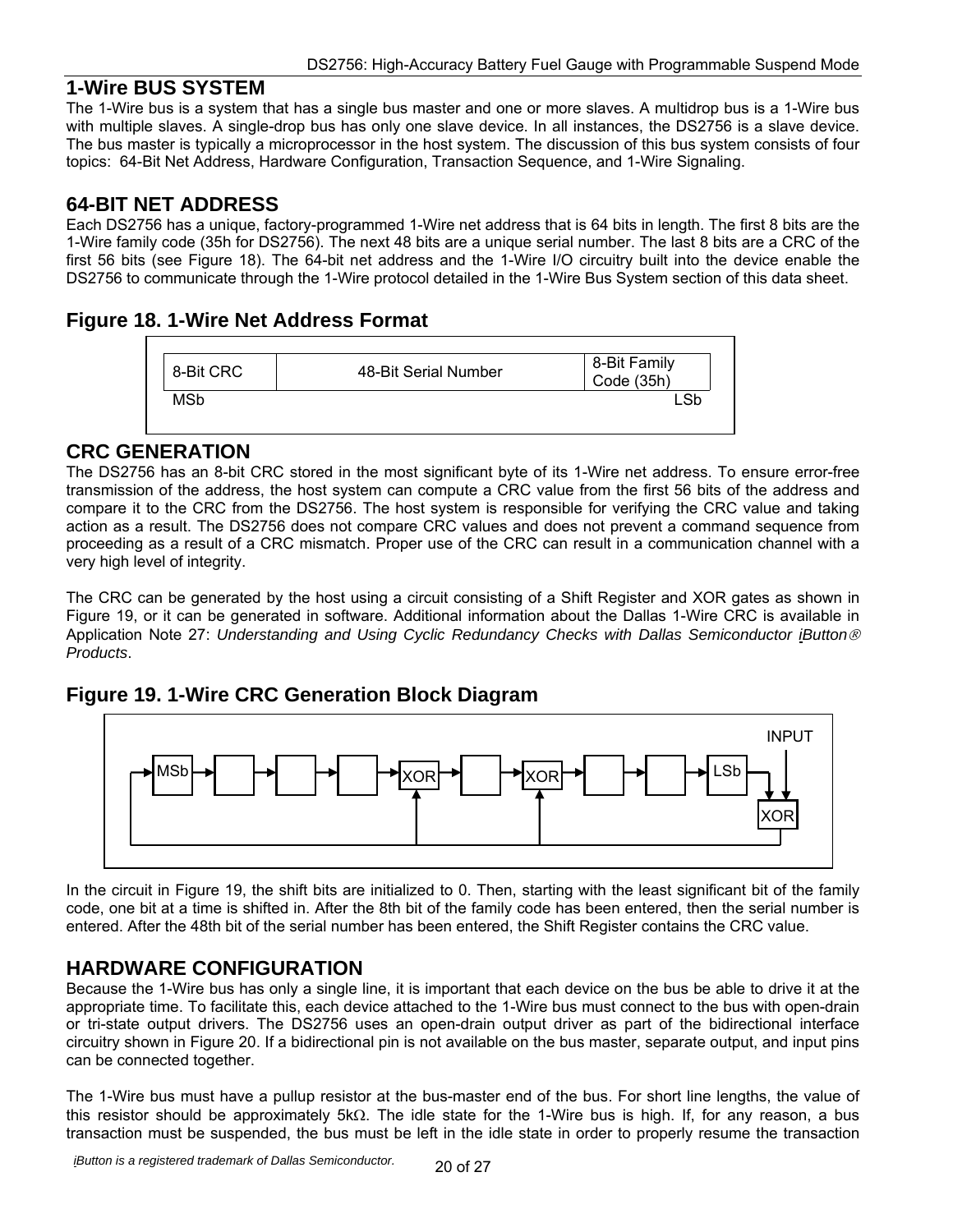later. If the bus is left low for more than 120µs, slave devices on the bus begin to interpret the low period as a reset pulse, effectively terminating the transaction.





The pullup must be disabled to allow the DS2756 to enter *Suspend* mode. The internal pulldown on the DS2756 DQ input ensures that DQ will be pulled to a logic low when the pullup is simply disconnected. With a microcontroller, the pullup resistor can be connected between a general purpose port pin and the DS2756 DQ terminal as shown in Figure 1. The GPIO pin, labeled Pullup Control, can be driven high for *Active* mode. The pin labeled Data I/O is used bidirectionally for serial communication. When *Standby* mode is desired, the Pullup Control pin can be driven low or floated in the high-Z state. If the current reading falls within the range of the suspend thresholds, the DS2756 will enter *Suspend* if configured to do so (PMOD = 1 and PIE ≠ 00).

### **TRANSACTION SEQUENCE**

The protocol for accessing the DS2756 through the 1-Wire port is as follows:

- Initialization
- Net Address Command
- Function Command
- Transaction/Data

The sections that follow describe each of these steps in detail.

All transactions of the 1-Wire bus begin with an initialization sequence consisting of a reset pulse transmitted by the bus master followed by a presence pulse simultaneously transmitted by the DS2756 and any other slaves on the bus. The presence pulse tells the bus master that one or more devices are on the bus and ready to operate. For more details, see the *I/O Signaling* section.

### **NET ADDRESS COMMANDS**

Once the bus master has detected the presence of one or more slaves, it can issue one of the net address commands described in the following paragraphs. The name of each command is followed by the 8-bit opcode for that command in square brackets. Figure 21 presents a transaction flowchart of the net address commands.

**Read Net Address [33h or 39h].** This command allows the bus master to read the DS2756's 1-Wire net address. This command can only be used if there is a single slave on the bus. If more than one slave is present, a data collision occurs when all slaves try to transmit at the same time (open drain produces a wired-AND result). The RNAOP bit in the Status Register selects the opcode for this command, with RNAOP = 0 indicating 33h and RNAOP = 1 indicating 39h.

**Match Net Address [55h].** This command allows the bus master to specifically address one DS2756 on the 1-Wire bus. Only the addressed DS2756 responds to any subsequent function command. All other slave devices ignore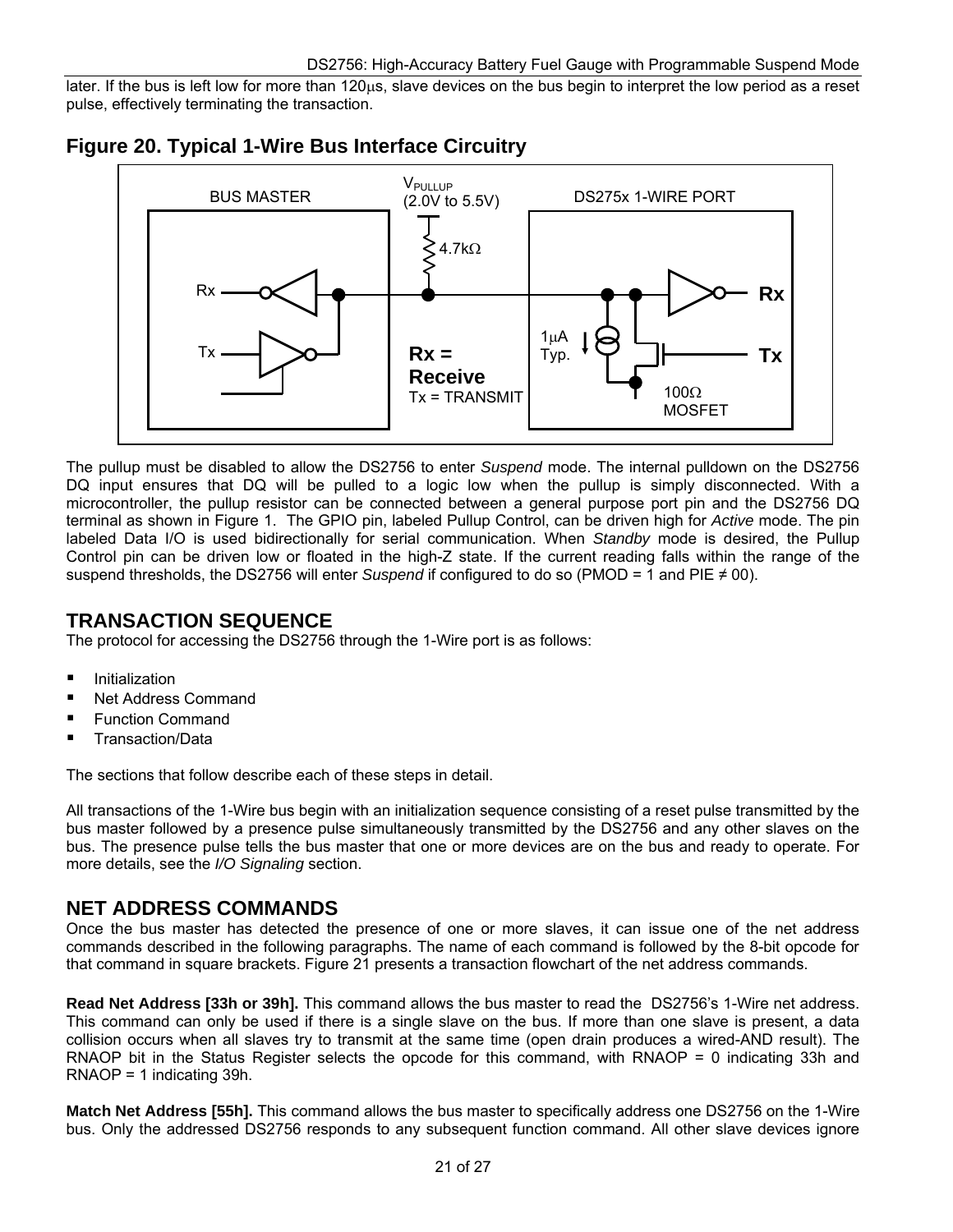the function command and wait for a reset pulse. This command can be used with one or more slave devices on the bus.

**Skip Net Address [CCh].** This command saves time when there is only one DS2756 on the bus by allowing the bus master to issue a function command without specifying the address of the slave. If more than one slave device is present on the bus, a subsequent function command can cause a data collision when all slaves transmit data at the same time.

**Search Net Address [F0h].** This command allows the bus master to use a process of elimination to identify the 1- Wire net addresses of all slave devices on the bus. The search process involves the repetition of a simple threestep routine: read a bit, read the complement of the bit, then write the desired value of that bit. The bus master performs this simple three-step routine on each bit location of the net address. After one complete pass through all 64 bits, the bus master knows the address of one device. The remaining devices can then be identified on additional iterations of the process. See Chapter 5 of the *Book of DS19xx iButton Standards* for a comprehensive discussion of a net address search, including an actual example. This publication can be found on the Maxim/Dallas website at [www.maxim-ic.com](http://www.maxim-ic.com/).

#### **FUNCTION COMMANDS**

After successfully completing one of the net address commands, the bus master can access the features of the DS2756 with any of the function commands described in the following paragraphs. The name of each function is followed by the 8-bit opcode for that command in square brackets.

**Read Data [69h, XX].** This command reads data from the DS2756 starting at memory address XX. The LSb of the data in address XX is available to be read immediately after the MSb of the address has been entered. Because the address is automatically incremented after the MSb of each byte is received, the LSb of the data at address XX + 1 is available to be read immediately after the MSb of the data at address XX. If the bus master continues to read beyond address FFh, the DS2756 outputs logic 1 until a reset pulse occurs. Addresses labeled "reserved" in the memory map contain undefined data. The Read Data command can be terminated by the bus master with a reset pulse at any bit boundary.

Write Data [6Ch, XX]. This command writes data to the DS2756 starting at memory address XX. The LSb of the data to be stored at address XX can be written immediately after the MSb of the address has been entered. Because the address is automatically incremented after the MSb of each byte is written, the LSb to be stored at address XX + 1 can be written immediately after the MSb to be stored at address XX. If the bus master continues to write beyond address FFh, the DS2756 ignores the data. Writes to read-only addresses, reserved addresses and locked EEPROM blocks are ignored. Incomplete bytes are not written. Writes to unlocked EEPROM blocks are to shadow RAM rather than EEPROM. See the *Memory* section for more details.

**Copy Data [48h, XX].** This command copies the contents of shadow RAM to EEPROM for the 32-byte EEPROM block containing address XX. Copy Data commands that address locked blocks are ignored. While the Copy Data command is executing, the EEC bit in the EEPROM Register is set to 1 and writes to EEPROM addresses are ignored. Reads and writes to non-EEPROM addresses can still occur while the copy is in progress. The Copy Data command execution time,  $t_{\text{FFC}}$ , is 2ms typical and starts after the last address bit is transmitted.

**Recall Data [B8h, XX].** This command recalls the contents of the 32-byte EEPROM block containing address XX to shadow RAM.

**Lock [6Ah, XX].** This command locks (write-protects) the 32-byte block of EEPROM memory containing memory address XX. The LOCK bit in the EEPROM Register must be set to l before the Lock command is executed. If the LOCK bit is 0, the Lock command has no effect. The Lock command is permanent; a locked block can never be written again.

**Sync [D2h, XX].** This command allows the bus to be used to trigger current and voltage Snapshot readings. Following the issue of the Sync command, the bus returns to the idle state awaiting the measurement trigger. When the bus transitions high to low and then low to high on the first data bit issued after the command byte, the Snapshot measurements are performed. Only one bit of the data byte is required to trigger the Snapshot measurements. One Snapshot command must be issued for each Snapshot trigger event.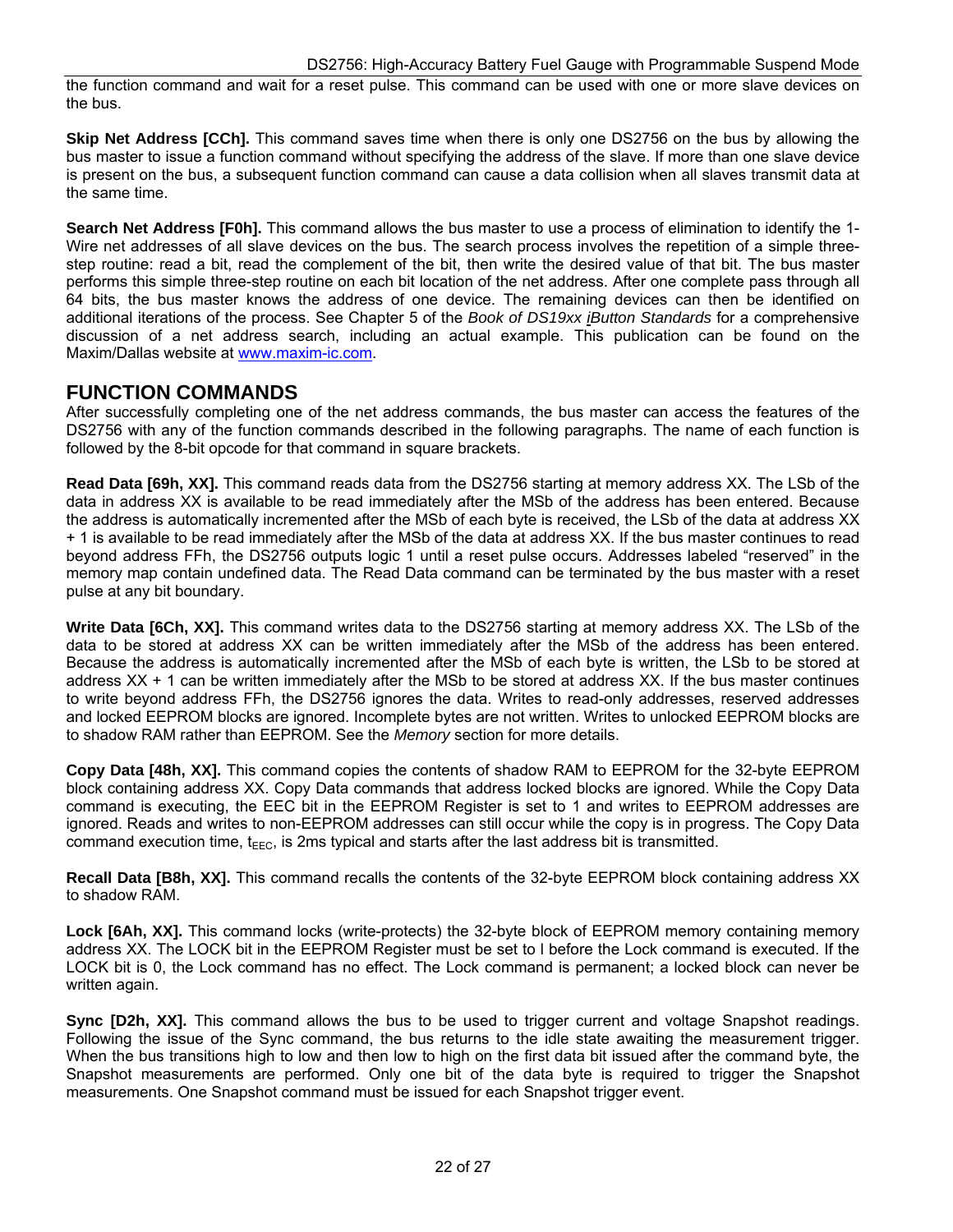| <b>COMMAND</b>    | <b>DESCRIPTION</b>                                                        | <b>COMMAND</b><br><b>PROTOCOL</b> | <b>BUS STATE AFTER</b><br><b>COMMAND PROTOCOL</b> | <b>BUS DATA</b>              |
|-------------------|---------------------------------------------------------------------------|-----------------------------------|---------------------------------------------------|------------------------------|
| Read Data         | Reads data from memory<br>starting at address XX                          | 69h, XX                           | Master Rx                                         | Up to $256$<br>bytes of data |
| <b>Write Data</b> | Writes data to memory<br>starting at address XX                           | 6Ch, XX                           | Master Tx                                         | Up to 256<br>bytes of data   |
| Copy Data         | Copies shadow RAM data to<br><b>EEPROM block containing</b><br>address XX | 48h, XX                           | Bus idle                                          | None                         |
| Recall Data       | Recalls EEPROM block<br>containing address XX to<br>shadow RAM            | B8h, XX                           | Bus idle                                          | None                         |
| Lock              | Permanently locks the block<br>of EEPROM<br>containing address XX         | 6Ah, XX                           | Bus idle                                          | None                         |
| Sync              | Arms the Snapshot<br><b>Measurement Mode</b>                              | D <sub>2</sub> h, X <sub>X</sub>  | Bus idle                                          | None                         |

# **Table 4. FUNCTION COMMANDS**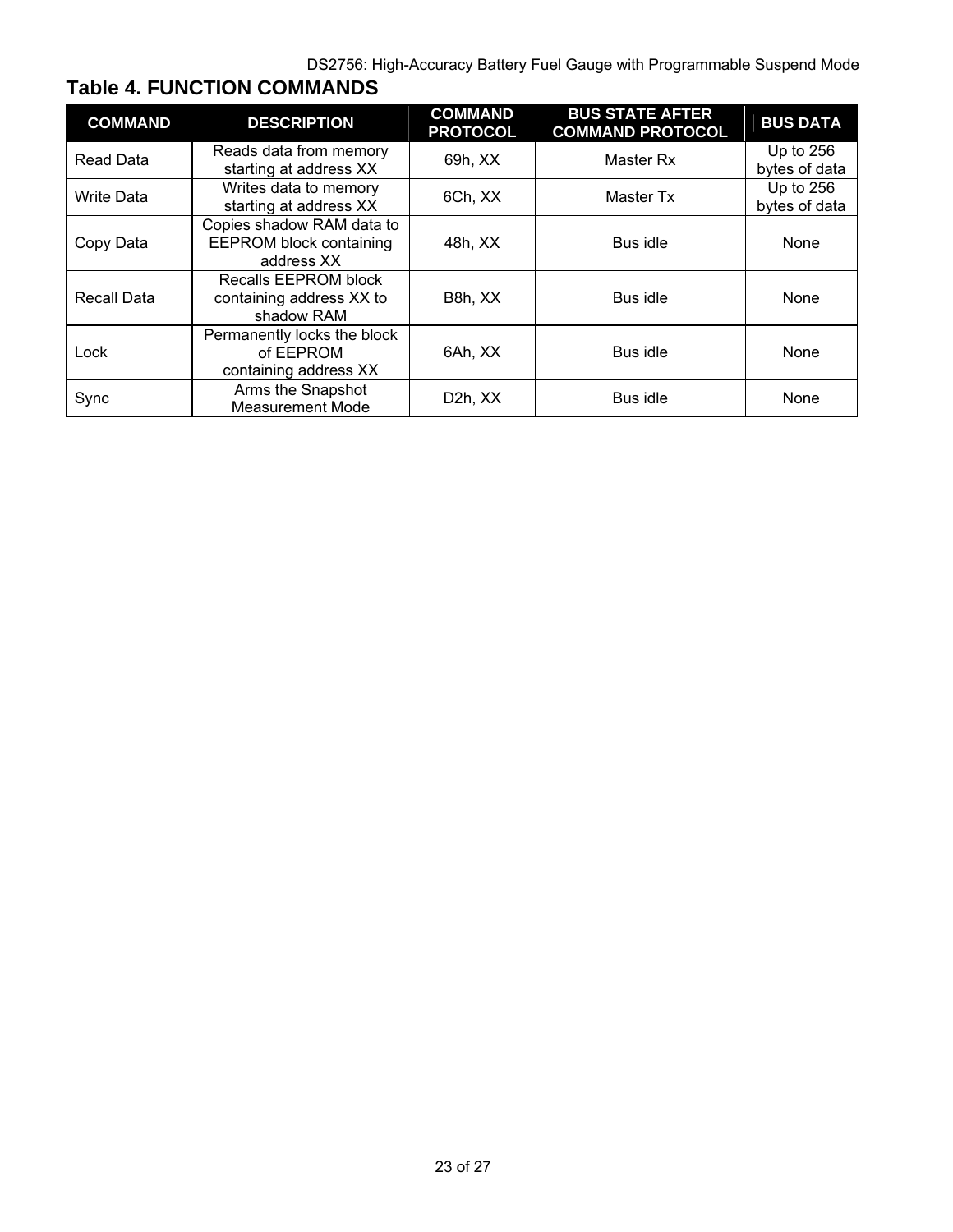

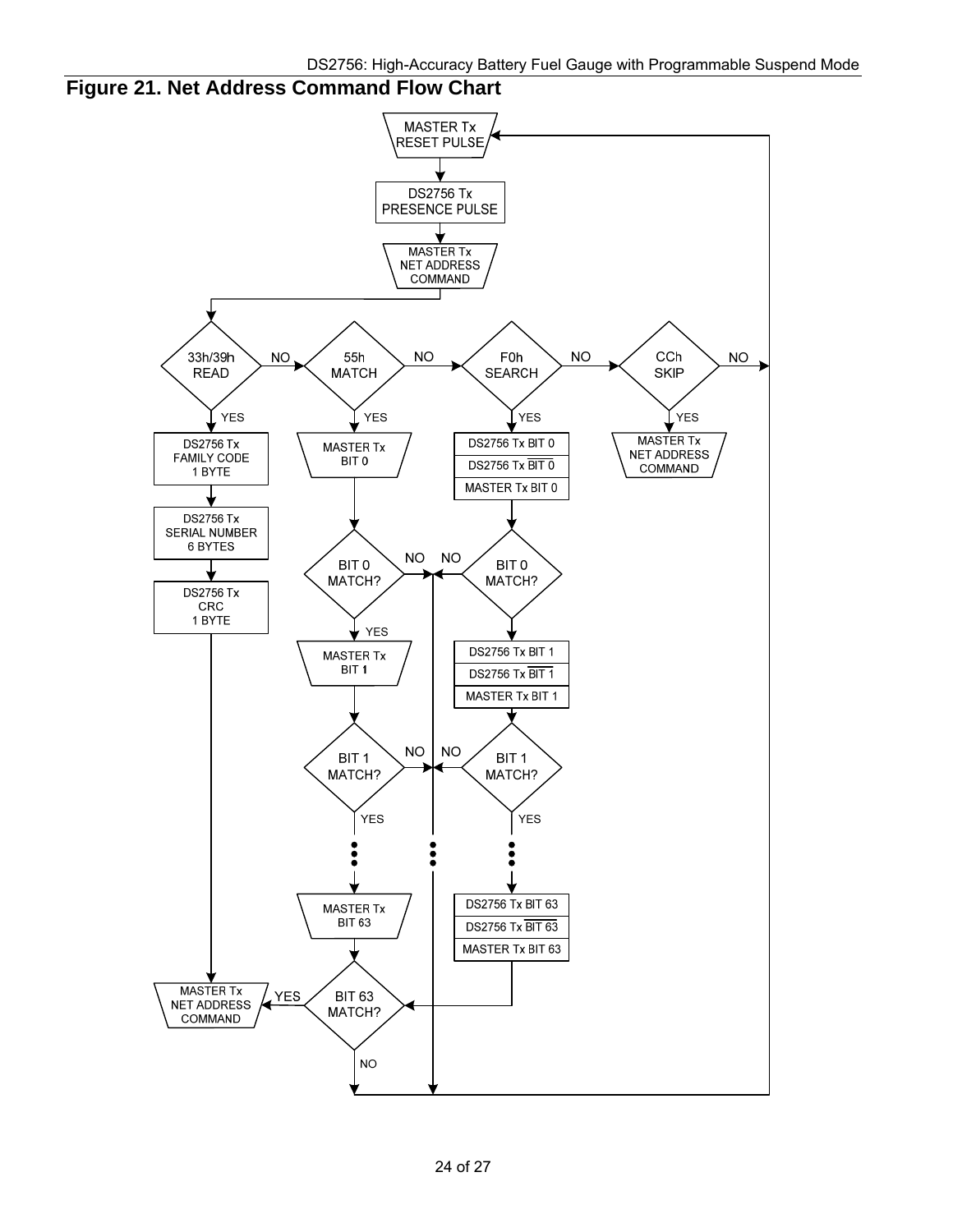### **I/O SIGNALING**

The 1-Wire bus requires strict signaling protocols to ensure data integrity. The four protocols or signaling types used are:

- 1) Initialization sequence (Reset Pulse followed by Presence Pulse)
- 2) Write 0<br>3) Write 1
- Write 1
- 4) Read Data

All signaling is initiated by the bus master. Except for the Presence Pulse, all falling edges are created by the bus master. The initialization sequence required to begin communication with the DS2756 is shown in Figure 22. A presence pulse following a reset pulse indicates the DS2756 is ready to accept a net address command. The bus master transmits (Tx) a reset pulse for  $t_{RSTL}$ . The bus master then releases the line and goes into receive mode (Rx). The 1-Wire bus line is then pulled high by the pullup resistor. After detecting the rising edge on the DQ pin, the DS2756 waits for t<sub>PDH</sub> and then transmits the Presence Pulse for t<sub>PDL</sub>.

#### **Figure 22. 1-Wire Initialization Sequence**



### **WRITE-TIME SLOTS**

A write-time slot is initiated when the bus master pulls the 1-Wire bus from a logic-high (inactive) level to a logic-low level. There are two types of write-time slots: write 1 and write 0. All write-time slots must be  $t_{SLOT}$  in duration with a  $1\mu s$  minimum recovery time,  $t_{\text{REC}}$ , between cycles.

The bus master generates a write 1 time slot by pulling 1-Wire bus line low for  $t_{\text{OW1}}$  and then releasing it. The bus must be pulled high within 15 $\mu$ s in Standard mode or  $2\mu s$  in Overdrive mode after the start of the write-time slot. The bus master generates a write 0 time slot by pulling 1-Wire bus line low and then holding it low for  $t_{1\text{OW0}}$ , or up to the end of the write-time slot.

The DS2756 samples the 1-Wire bus after the line falls, sampling occurs between 15 $\mu$ s and 60 $\mu$ s in Standard mode and between 2us and 6us in Overdrive mode. If the line is high when sampled by the DS2756, a write 1 occurs, that is, the DS2756 accepts the bit value to be a 1. If the line is low when sampled, a write 0 occurs, that is, the DS2756 accepts the bit value to be a 0. See Figure 23 for more information.

### **READ-TIME SLOTS**

A read-time slot is initiated when the bus master pulls the 1-Wire bus line from a logic-high level to a logic-low level. The bus master generated read-time slot results in a read 1 and read 0 depending on the data presented by the DS2756. All read-time slots must be  $t_{SLOT}$  in duration with a 1 $\mu$ s minimum recovery time,  $t_{REC}$ , between cycles.

The bus master initiates a read-time slot by pulling the bus line low for at least 1us and then releasing it to allow the DS2756 to present valid data. The DS2756 generates a read 0 by holding the line low. The line is held low for at least the Read Data Valid time ( $t_{RDV}$ ) from the start of the read-time slot. The DS2756 releases the bus line and allows it to be pulled high by the external pullup resistor some time after  $t_{RDV}$  but before the end of the read-time slot. A read 1 is generated by not holding the line low after the time slot is initiated by the master. The line is allowing it to be pulled high as soon as it is released by the master. The bus master must sample the bus after initializing the time slot and before  $t_{RDV}$  to read the data value transmitted by the DS2756. Sampling should occur as close to t<sub>RDV</sub> as possible to allow for the rise time of the passive pullup 1-Wire bus. See Figure 23 for more information.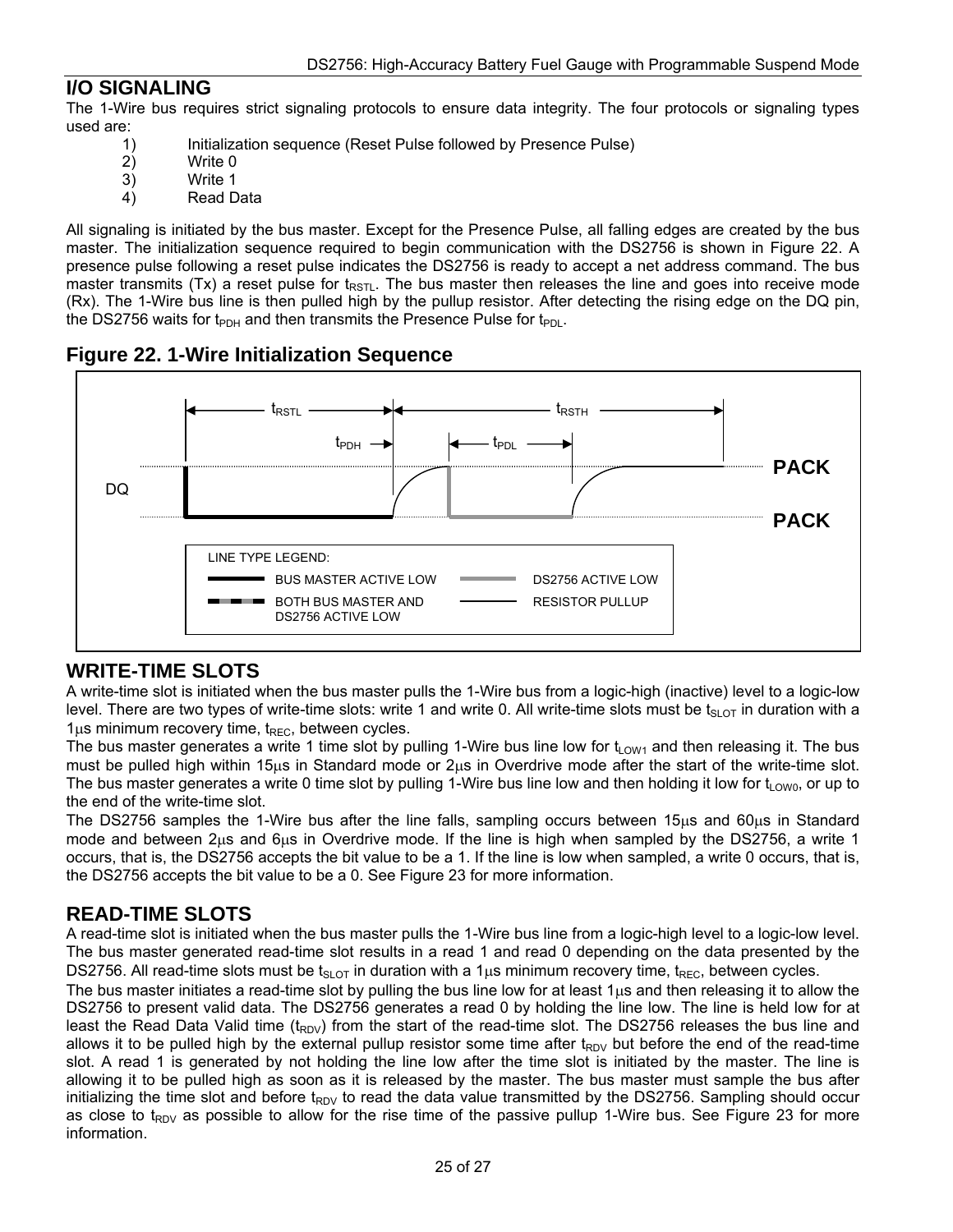

# **Figure 23. 1-Wire Write- And Read-Time Slots**

### **PACKAGE INFORMATION**

For the latest package outline information, go to [www.maxim-ic.com/packages](http://www.maxim-ic.com/packages).

| <b>PACKAGE TYPE</b> | <b>PACKAGE CODE</b> | DOCUMENT NO. |
|---------------------|---------------------|--------------|
| 8 ISSOP             | H8+2                | 21-0175      |